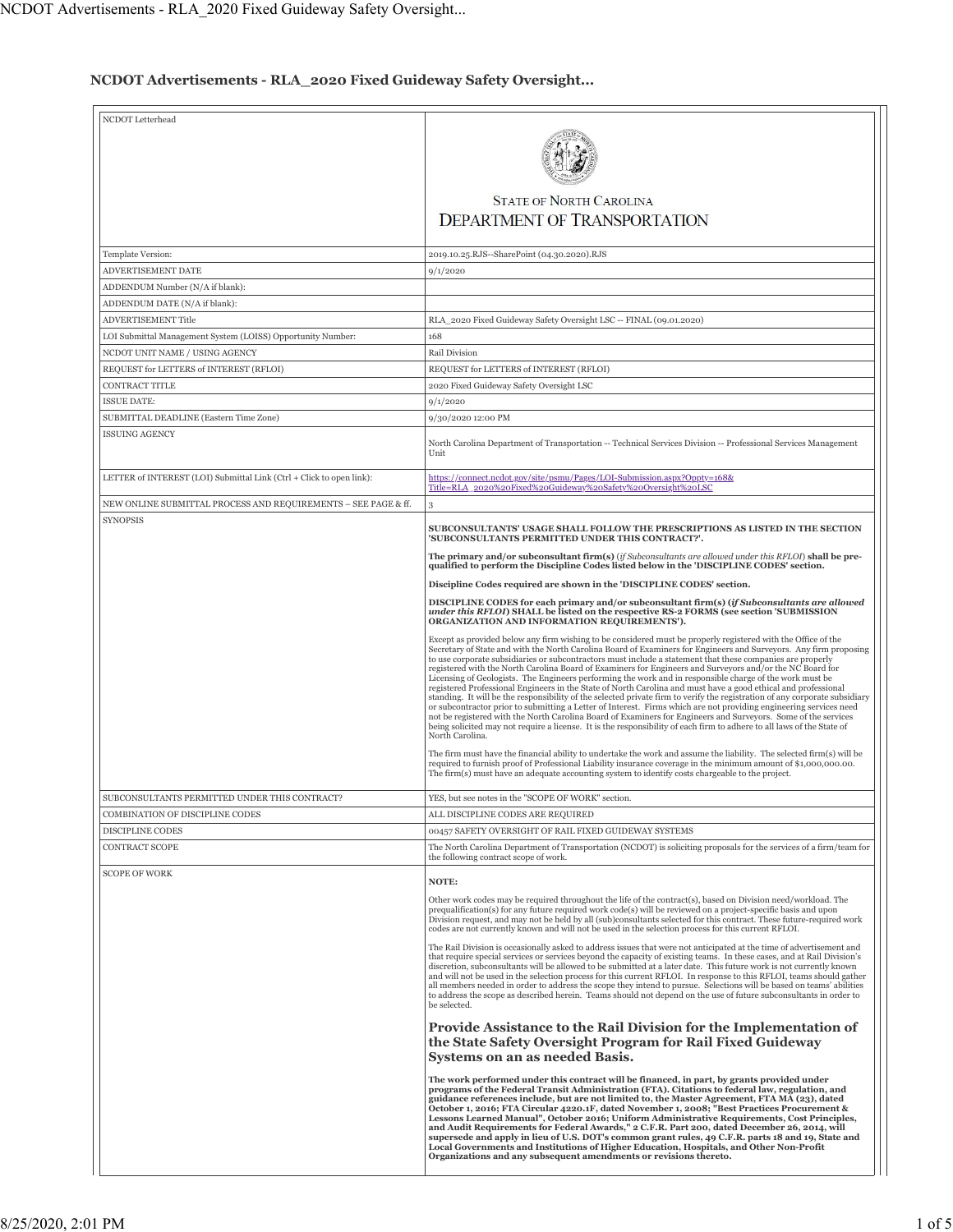|                        | Contractor shall at all times comply with all applicable FTA regulations, policies, procedures, and                                                                                                                                                                                                                                                                                                                                                                                                                                                                                                                                                                                                                                 |
|------------------------|-------------------------------------------------------------------------------------------------------------------------------------------------------------------------------------------------------------------------------------------------------------------------------------------------------------------------------------------------------------------------------------------------------------------------------------------------------------------------------------------------------------------------------------------------------------------------------------------------------------------------------------------------------------------------------------------------------------------------------------|
|                        | directives, including, without limitation, those listed directly or by reference in the Master<br>Agreement between Purchaser and FTA, as they may be amended or promulgated from time to time<br>during the term of this contract. Contractor's failure to so comply shall constitute a material breach<br>of this contract.                                                                                                                                                                                                                                                                                                                                                                                                       |
|                        | (1) FTA's new authorizing legislation, 49 U.S.C. chapter 53, as amended, by the following:                                                                                                                                                                                                                                                                                                                                                                                                                                                                                                                                                                                                                                          |
|                        | 1. The Fixing America's Surface Transportation (FAST) Act, Public Law No. 114-94, December<br>4, 2015,                                                                                                                                                                                                                                                                                                                                                                                                                                                                                                                                                                                                                              |
|                        | 2. The Moving Ahead for Progress in the 21st Century Act (MAP-21), Public Law No. 112-141,<br>July 6, 2012, as amended by the "Surface Transportation and Veterans Health Care Choice<br>Improvement Act of 2015," Public Law No. 114-41, July 31, 2015, and other authorizing<br>legislation to be enacted and<br>3. The Safe, Accountable, Flexible, Efficient Transportation Equity Act: A Legacy for Users                                                                                                                                                                                                                                                                                                                      |
|                        | (SAFETEA-LU) Public Law No. 109-59, August 10, 2005, as amended by the SAFTEA-LU<br>technical Corrections Act of 2008, Public Law No 100-244, June 6, 2008.                                                                                                                                                                                                                                                                                                                                                                                                                                                                                                                                                                         |
|                        | (2) Continuing resolutions or other Appropriations Resolutions or Acts funding the Department of<br><b>Transportation during Fiscal Year 2016.</b>                                                                                                                                                                                                                                                                                                                                                                                                                                                                                                                                                                                  |
|                        | $(3)$ Title 23, U.S.C. (Highways)                                                                                                                                                                                                                                                                                                                                                                                                                                                                                                                                                                                                                                                                                                   |
|                        | (4) Other federal legislation FTA administers, as FTA so determines.                                                                                                                                                                                                                                                                                                                                                                                                                                                                                                                                                                                                                                                                |
|                        | The North Carolina Department of Transportation (NCDOT) is soliciting proposals for the services of a firm/team for<br>the following contract scope of work:                                                                                                                                                                                                                                                                                                                                                                                                                                                                                                                                                                        |
|                        | All services shall be done in compliance with, but not restricted to,<br>Title 49 CFR Transportation Part 674, the FTA Office of Safety and<br>Security "Compliance and Implementation Guidelines", FAST Act,<br>and in accordance with the APTA Guidelines and the NCDOT<br><b>System Safety Program Standard.</b>                                                                                                                                                                                                                                                                                                                                                                                                                 |
|                        | The tasks to be performed within this assignment include but are not limited to: Assist the<br>Department with:                                                                                                                                                                                                                                                                                                                                                                                                                                                                                                                                                                                                                     |
|                        | • Review the State Safety Program Standard and Procedures as prepared by the Department and<br>recommend revisions to comply with and incorporate requirements of 49 CFR Part 674 and<br>new regulatory requirements issued by FTA. Assist the Department with the update and<br>modification process of the State Program Standard and Procedures. Tasks may include<br>proposing changes to standards and procedures, developing implementation schedules,<br>coordination with transit agencies, and making appropriate updates and revisions to the State<br>Safety Program Standard. Support Department's SSO grant application and grant management<br>processes.                                                             |
|                        | • Attend meetings with transit authorities, first responders and other agencies as requested by<br>the Department's Rail Division. At the meetings be able to execute the following functions as<br>needed: prepare meeting agenda and minutes, facilitate meeting and prepare correspondence<br>related to meeting on behalf of the Department.                                                                                                                                                                                                                                                                                                                                                                                    |
|                        | • Assist the Department with reviewing the transit authorities' System Safety Program Plans and<br>System Security Plans. Be able to prepare any applicable conformance checklists. Review<br>supporting documentation including rules and procedures. Attend meetings with the NCDOT<br>and transit agencies as requested. This includes review of the initial plans submitted by the<br>transit agencies and annual updates. Other areas of review may include but not be limited to<br>hours of service and fatigue management, hours of service, roadway worker protection and rail<br>grade crossing safety. Must be able to ride the system to evaluate safety, operations and<br>condition of vehicles, tracks and stations. |
|                        | • Assist the Department with tracking of all communications, reports, investigations, safety<br>reviews, annual audits and submissions. Update, maintain analyze incident report logging<br>system. Conduct trend analysis of incidents.                                                                                                                                                                                                                                                                                                                                                                                                                                                                                            |
|                        | • Assist the Department with the preparation and submission of reports to the FTA, agencies<br>Board of Directors or Municipal Transit Commission, Governor and other agencies as outlined<br>in the Program Standards and Procedures document. This includes assisting in the preparation<br>of Department's annual program report to FTA. Assist the Department in preparing responses<br>to FTA Safety Advisories and requests.                                                                                                                                                                                                                                                                                                  |
|                        | • Assist the Department with the review and oversight of new rail systems and extensions (i.e.,<br>Charlotte Streetcar Project, LYNX Silver Line and any others) as requested. Participate in<br>project design reviews, monitor safety and security certification activities, and review and<br>monitor testing plans, procedures, and results to evaluate the readiness of new projects and<br>system extensions to enter revenue service. Attend meetings with the Department and transit<br>agencies as requested. Participate in Safety and Security Readiness Reviews conducted by FTA.                                                                                                                                       |
|                        | • Assist the Department in reviewing accident investigation and emergency management<br>oversight activities. Review draft and final accident reports, findings, and corrective action<br>plans developed by transit authorities in response to accidents meeting the reporting<br>thresholds of the Department's SSO Program Standard. . Provide comments on accident<br>investigation reports and corrective action plans and prepare Department response letters.                                                                                                                                                                                                                                                                |
|                        | • Assist the Department with monitoring transit authority hazard management program<br>implementation. Conduct reviews of transit authority reports of unacceptable hazardous<br>conditions, and corresponding investigation reports and corrective action plans. Review hazard<br>management and corrective action plan tracking logs. Assist with the investigations and<br>analysis of reported unacceptable hazardous conditions as requested. Prepare Department<br>response letters. Attend meetings with Department and transit authority as requested to<br>discuss hazard management program activities.                                                                                                                   |
|                        | • Assist the Department with the oversight of transit authority internal safety and security audit<br>programs. Attend transit authority internal safety and security audits as requested. Review<br>transit authority internal safety and security audit checklists and procedures. Conduct on-site<br>agency audits, coordinating interviews, inspections, site surveys and other activities. Review<br>transit authority internal safety and security audit reports, findings, and corrective action<br>plans. Monitor transit authority implementation of corrective action plans. Prepare<br>Department response and approval letters.                                                                                         |
|                        | • Assist the NCDOT in preparing for and responding to FTA audits of the Department's State<br>Safety Oversight Program. Attend FTA audits of the Department's state safety oversight<br>program as requested.                                                                                                                                                                                                                                                                                                                                                                                                                                                                                                                       |
|                        | • Assist the Department in providing community outreach support for safety and public<br>awareness issues along railroads and rail transit systems, including the development of<br>brochures, flyers, reports, and content for web sites. Coordinate with the Communications<br>Office on any information for public dissemination.<br>• Assist Department with monitoring, maintaining and updating the SSO Rail Safety website as<br>needed.                                                                                                                                                                                                                                                                                     |
| PROPOSED CONTRACT TERM | THREE (3) YEARS                                                                                                                                                                                                                                                                                                                                                                                                                                                                                                                                                                                                                                                                                                                     |
|                        |                                                                                                                                                                                                                                                                                                                                                                                                                                                                                                                                                                                                                                                                                                                                     |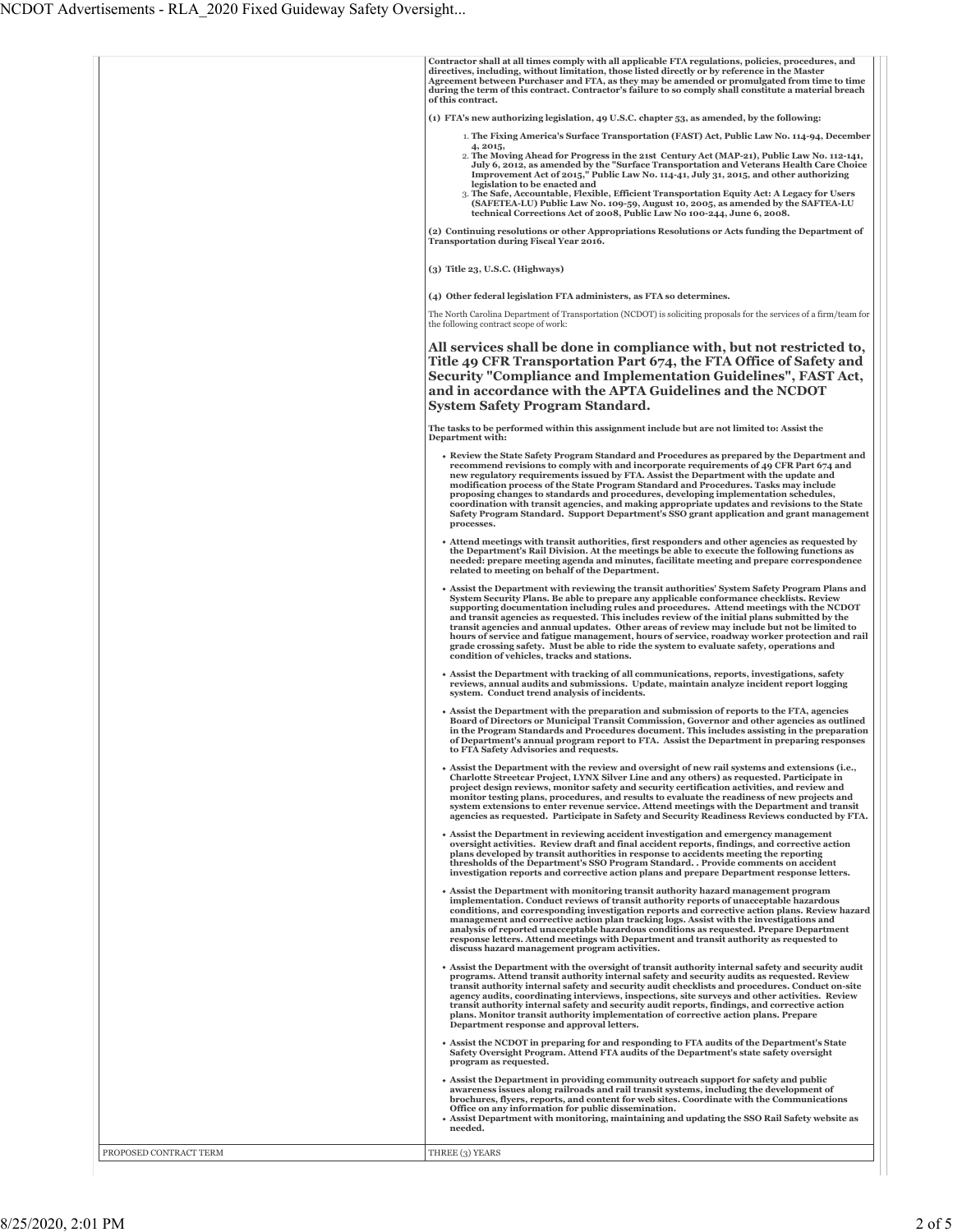| PROPOSED CONTRACT EXTENSIONS            | TWO (2) @ 1-YEAR each                                                                                                                                                                                                                                                                                                                                                                                                                                                                                                                                                                                                                                                                                                                                                                               |
|-----------------------------------------|-----------------------------------------------------------------------------------------------------------------------------------------------------------------------------------------------------------------------------------------------------------------------------------------------------------------------------------------------------------------------------------------------------------------------------------------------------------------------------------------------------------------------------------------------------------------------------------------------------------------------------------------------------------------------------------------------------------------------------------------------------------------------------------------------------|
| PROPOSED CONTRACT PAYMENT TYPE          | LUMP SUM and/or COST-PLUS Task Orders                                                                                                                                                                                                                                                                                                                                                                                                                                                                                                                                                                                                                                                                                                                                                               |
| NUMBER OF PAGES (#)                     |                                                                                                                                                                                                                                                                                                                                                                                                                                                                                                                                                                                                                                                                                                                                                                                                     |
| NUMBER OF PAGES (words)                 | 15<br><b>FIFTEEN</b>                                                                                                                                                                                                                                                                                                                                                                                                                                                                                                                                                                                                                                                                                                                                                                                |
|                                         |                                                                                                                                                                                                                                                                                                                                                                                                                                                                                                                                                                                                                                                                                                                                                                                                     |
| SUBMITTAL REQUIREMENTS                  | All LOIs are limited to those pages prescribed in the above sections <b>NUMBER OF PAGES (#)'</b> and <b>'NUMBER</b><br>OF PAGES (words)' -- inclusive of the cover sheet, and shall be typed on 8-1/2" x 11" sheets, single-spaced, one-<br>sided (RS-2 forms <b>and notarized Attachments A, B, and C</b> are not included in the page count).                                                                                                                                                                                                                                                                                                                                                                                                                                                     |
|                                         | LOIs containing more than those pages prescribed in the above sections <b>NUMBER OF PAGES</b> $(*)$ and<br>'NUMBER OF PAGES (words)' pages will not be considered.                                                                                                                                                                                                                                                                                                                                                                                                                                                                                                                                                                                                                                  |
|                                         | DISCIPLINE CODES for each primary and/or subconsultant firm(s) (if Subconsultants are allowed<br>under this RFLOI) SHALL be listed on the respective RS-2 FORMS (see section 'SUBMISSION<br>ORGANIZATION AND INFORMATION REQUIREMENTS').                                                                                                                                                                                                                                                                                                                                                                                                                                                                                                                                                            |
|                                         | ONLY ELECTRONIC LOIs WILL BE ACCEPTED.<br>LOIs should be submitted in .pdf format using software such as Adobe, CutePDF PDF Writer, Docudesk deskPDF,                                                                                                                                                                                                                                                                                                                                                                                                                                                                                                                                                                                                                                               |
|                                         | etc.                                                                                                                                                                                                                                                                                                                                                                                                                                                                                                                                                                                                                                                                                                                                                                                                |
|                                         | NCDOT now utilizes its online LOI Submittal Management System (LOISS) located at: https://connect.ncdot.gov<br>/site/psmu/default.aspx. To submit an LOI utilizing this system, the "submitting employee" at each "submitting<br>Firm" must have their own, individual NCID (as a note, each prequalified Firm should already have an individual in<br>the company with an NCID – as required by the online Prequalification System). NCIDs may be obtained at this<br>website: https://ncid.nc.gov/ (locked NCIDs may also be unlocked via the self-service portion of the NCID website).<br>Once the "submitting employee" has their completed NCID, they may proceed to upload their firm's LOI to NCDOT's<br>LOISS. This site is very similar to other web-based upload and form-fill sites.    |
|                                         | <b>NCID sync issues – Help contact:</b> Once a user has an NCID (whether prior to this advertisement, or pursuant to<br>this advertisement) and said user receives an error message, or has issues, when attempting to login to LOISS, please<br>contact NCDOT - CM Support at dot.cmsupport@ncdot.gov to have your NCID synchronized. Please explain that you<br>are trying to access the LOISS application on the PSMU site and include your NCID (do not include your password)<br>and the error message you are receiving. This syncing of your NCID to LOISS should be a one-time occurrence.<br>Firms' users are urged to early create an NCID (if needed) and have it synced with LOISS (if necessary) to avoid any<br>potential delays or missed deadlines when submitting your firm's LOI. |
|                                         | NCDOT strongly urges Firms to use Google Chrome browser to access LOISS in order to ensure the<br>best experience possible.                                                                                                                                                                                                                                                                                                                                                                                                                                                                                                                                                                                                                                                                         |
|                                         | Once logged into LOISS, the Firm should locate and click the 'LOI Submission' button in the left menu bar. After<br>clicking the 'LOI Submission' button, the Firm should identify the specific Opportunity for which they wish to submit<br>an LOI. The Firm will click the link for their desired Opportunity, and <b>UPLOAD</b> one copy of their LOI, as a .pdf file,<br>to NCDOT's LOISS at the Advertisement/Opportunity-Specific 'LOI Submittal' LINK shown in the section above<br>entitled 'LETTER of INTEREST (LOI) Submittal Link'.                                                                                                                                                                                                                                                      |
|                                         | Your Firm's Letter of Interest (LOI) may be uploaded at the Advertisement/Opportunity-Specific 'LOI Submittal'<br>LINK for this specific Advertisement/Opportunity shown in the section above entitled 'LETTER of INTEREST<br>(LOI) Submittal Link'.                                                                                                                                                                                                                                                                                                                                                                                                                                                                                                                                                |
|                                         | LOISS will <b>close</b> the Advertisement / Opportunity at the appropriate time and <b>will not</b> allow Firms to submit LOIs<br>after the deadline.                                                                                                                                                                                                                                                                                                                                                                                                                                                                                                                                                                                                                                               |
|                                         | Upon successful UPLOAD of your Firm's LOI to LOISS, the system will notify you with a confirmation screen. You<br>will also receive an e-mail stating that you have successfully submitted your Letter of Interest (LOI).                                                                                                                                                                                                                                                                                                                                                                                                                                                                                                                                                                           |
|                                         | Paper copies are not required. The subject line should contain the Firm's Name, and the text prescribed in the<br>section given below 'SUBJECT LINE OF PEF SUBMITTAL'.                                                                                                                                                                                                                                                                                                                                                                                                                                                                                                                                                                                                                              |
|                                         | LOIs SHALL be received electronically <b>no later than 12:00 P.M. (NOON) Eastern, on the date given in the</b><br>section entitled 'SUBMITTAL DEADLINE' at the beginning of this Advertisement.                                                                                                                                                                                                                                                                                                                                                                                                                                                                                                                                                                                                     |
|                                         | LOISS will not allow LOIs to be UPLOADED nor be received after the above deadline and such LOIs<br>will not be considered.                                                                                                                                                                                                                                                                                                                                                                                                                                                                                                                                                                                                                                                                          |
|                                         | Firms are encouraged to begin this submittal process early as there are now several more steps<br>involved with LOI-submission than were involved with the previous FTS methodology of LOI-<br>submission.                                                                                                                                                                                                                                                                                                                                                                                                                                                                                                                                                                                          |
|                                         |                                                                                                                                                                                                                                                                                                                                                                                                                                                                                                                                                                                                                                                                                                                                                                                                     |
|                                         | Firms submitting LOIs are encouraged to carefully check them for conformance to the requirements<br>stated above (and any other requirements in this Advertisement). If LOIs are submitted late, exceed<br>the maximum number of pages, are sent by any means other than NCDOT's LOI Submittal<br>Management System (LOISS), or are UPLOADED to any Advertisement/Opportunity-Specific 'LOI<br>Submittal' LINK other than that given in this Advertisement they will be disqualified.                                                                                                                                                                                                                                                                                                               |
|                                         | The Department reserves the right to reject all LOIs and not proceed with procurement.<br>The Department reserves the right to waive any technicality in LOIs, or notify the Firm(s) of such                                                                                                                                                                                                                                                                                                                                                                                                                                                                                                                                                                                                        |
|                                         | technicality and allow the Firm(s) up to two (2) business days to rectify the technicality. The<br>Department has sole right and discretion in the determination of technicality and its meaning.                                                                                                                                                                                                                                                                                                                                                                                                                                                                                                                                                                                                   |
| SUBJECT LINE OF PEF SUBMITTAL           | FIRM NAME_2020 Fixed Guideway Safety Oversight LSC                                                                                                                                                                                                                                                                                                                                                                                                                                                                                                                                                                                                                                                                                                                                                  |
| <b>SELECTION PROCESS</b>                | Following is a general description of the selection process:                                                                                                                                                                                                                                                                                                                                                                                                                                                                                                                                                                                                                                                                                                                                        |
|                                         | • The NCDOT Selection Committee will review all qualifying LOI submittals.                                                                                                                                                                                                                                                                                                                                                                                                                                                                                                                                                                                                                                                                                                                          |
|                                         | • For Limited Services Contracts (On-Call type contracts), the NCDOT Selection Committee MAY, at the                                                                                                                                                                                                                                                                                                                                                                                                                                                                                                                                                                                                                                                                                                |
|                                         | Department's discretion, choose any number of firms to provide the services being solicited.<br>• For Project-Specific Contracts (non On-Call type contracts), the Selection Committee MAY, at the Department's<br>discretion, shortlist a minimum of three (3) firms to be interviewed. IF APPLICABLE, dates of shortlisting and<br>dates for interviews are shown in the section 'SUBMISSION SCHEDULE AND KEY DATES' at the end of<br>this RFLOI.                                                                                                                                                                                                                                                                                                                                                 |
|                                         | • In order to be considered for selection, consultants must submit a complete response to this RFLOI prior to the<br>specified deadlines. Failure to submit all information in a timely manner will result in disqualification.                                                                                                                                                                                                                                                                                                                                                                                                                                                                                                                                                                     |
| TITLE VI NONDISCRIMINATION NOTIFICATION | The North Carolina Department of Transportation, in accordance with the provisions of Title VI of the Civil Rights<br>Act of 1964 (78 Stat. 252, 42 US.C. §§ 2000d to 2000d-4) and the Regulations, hereby notifies all RESPONDENTS<br>that it will affirmatively ensure that any contract entered into pursuant to this advertisement, disadvantaged                                                                                                                                                                                                                                                                                                                                                                                                                                               |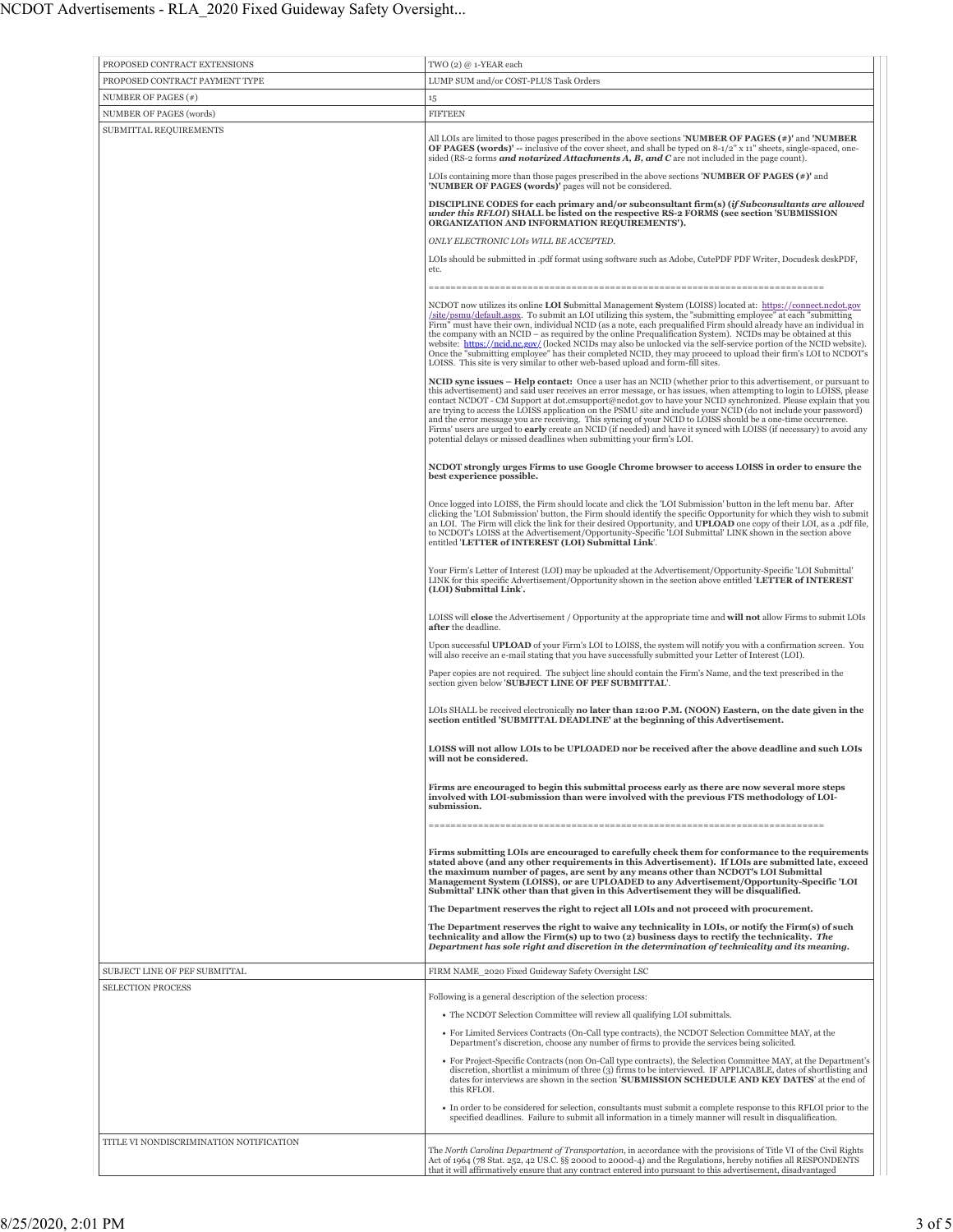|                                                       | business enterprises will be afforded full and fair opportunity to submit LETTERS of INTEREST (LOIs) in response<br>to this ADVERTISEMENT and will not be discriminated against on the grounds of race, color, or national origin in<br>consideration for an award.                                                                                                                                                                                                                                                                                                                                                                                                                                                                                                                                                                                                                                                                                                                                                                                                                                         |
|-------------------------------------------------------|-------------------------------------------------------------------------------------------------------------------------------------------------------------------------------------------------------------------------------------------------------------------------------------------------------------------------------------------------------------------------------------------------------------------------------------------------------------------------------------------------------------------------------------------------------------------------------------------------------------------------------------------------------------------------------------------------------------------------------------------------------------------------------------------------------------------------------------------------------------------------------------------------------------------------------------------------------------------------------------------------------------------------------------------------------------------------------------------------------------|
| SMALL PROFESSIONAL SERVICES FIRM (SPSF) PARTICIPATION | The Department encourages the use of Small Professional Services Firms (SPSF). Small businesses determined to be<br>eligible for participation in the SPSF program are those meeting size standards defined by Small Business<br>Administration (SBA) regulations, 13 CFR Part 121 in Sector 54 under the North American Industrial Classification<br>System (NAICS). The SPSF program is a race, ethnicity, and gender neutral program designed to increase the<br>availability of contracting opportunities for small businesses on federal, state or locally funded contracts. SPSF<br>participation is not contingent upon the funding source.                                                                                                                                                                                                                                                                                                                                                                                                                                                          |
|                                                       | The Firm, at the time the Letter of Interest is submitted, shall submit a listing of all known SPSF firms that will<br>participate in the performance of the identified work. The participation shall be submitted on the Department's<br>Subconsultant Form RS-2. RS-2 forms may be accessed on the Department's website at NCDOT Connect Guidelines<br>& Forms (https://connect.ncdot.gov/business/consultants/Pages/Guidelines-Forms.aspx).                                                                                                                                                                                                                                                                                                                                                                                                                                                                                                                                                                                                                                                              |
|                                                       | The SPSF must be qualified with the Department to perform the work for which they are listed.                                                                                                                                                                                                                                                                                                                                                                                                                                                                                                                                                                                                                                                                                                                                                                                                                                                                                                                                                                                                               |
| PREQUALIFICATION                                      | The Department maintains on file the qualifications and key personnel for each approved discipline, as well as any<br>required samples of work. Each year on the anniversary date of the company, the firm shall renew their prequalified<br>disciplines. If your firm has not renewed its application as required by your anniversary date or if your firm is not<br>currently prequalified, please submit an application to the Department prior to submittal of your LOI. An<br>application may be accessed on the Department's website at Prequalifying Private Consulting Firms<br>(https://connect.ncdot.gov/business/Prequal/Pages/Private-Consulting-Firm.aspx) -- Learn how to become<br>Prequalified as a Private Consulting Firm with NCDOT. Having this data on file with the Department eliminates the<br>need to resubmit this data with each letter of interest.<br>Professional Services Contracts are race and gender neutral and do not contain goals. However, the Respondent is<br>encouraged to give every opportunity to allow Disadvantaged, Minority-Owned and Women-Owned Business |
|                                                       | Enterprises (DBE/MBE/WBE) subconsultant utilization on all LOIs, contracts and supplemental agreements. The<br>Firm, subconsultant and subfirm shall not discriminate on the basis of race, religion, color, national origin, age,<br>disability or sex in the performance of this contract.                                                                                                                                                                                                                                                                                                                                                                                                                                                                                                                                                                                                                                                                                                                                                                                                                |
| DIRECTORY OF FIRMS AND DEPARTMENT ENDORSEMENT         | Real-time information about firms doing business with the Department, and information regarding their<br>prequalifications and certifications, is available in the Directory of Transportation Firms. The Directory can be<br>accessed on the Department's website at Directory of Firms (https://www.ebs.nc.gov/VendorDirectory/default.html)<br>-- Complete listing of certified and prequalified firms.                                                                                                                                                                                                                                                                                                                                                                                                                                                                                                                                                                                                                                                                                                  |
|                                                       | The listing of an individual firm in the Department's directory shall not be construed as an endorsement of the firm.                                                                                                                                                                                                                                                                                                                                                                                                                                                                                                                                                                                                                                                                                                                                                                                                                                                                                                                                                                                       |
| SELECTION CRITERIA                                    | All prequalified firms who submit responsive letters of interest will be considered.                                                                                                                                                                                                                                                                                                                                                                                                                                                                                                                                                                                                                                                                                                                                                                                                                                                                                                                                                                                                                        |
|                                                       | In selecting a firm/team, the selection committee will take into consideration qualification information including                                                                                                                                                                                                                                                                                                                                                                                                                                                                                                                                                                                                                                                                                                                                                                                                                                                                                                                                                                                          |
|                                                       | such factors as those listed in the 'SELECTION CRITERIA' sections shown below.<br>After reviewing qualifications, if firms are equal on the evaluation review, then those qualified firms with proposed                                                                                                                                                                                                                                                                                                                                                                                                                                                                                                                                                                                                                                                                                                                                                                                                                                                                                                     |
|                                                       | SPSF participation will be given priority consideration.                                                                                                                                                                                                                                                                                                                                                                                                                                                                                                                                                                                                                                                                                                                                                                                                                                                                                                                                                                                                                                                    |
| SELECTION CRITERIA #1 %:                              | 35 %                                                                                                                                                                                                                                                                                                                                                                                                                                                                                                                                                                                                                                                                                                                                                                                                                                                                                                                                                                                                                                                                                                        |
| SELECTION CRITERIA #1 DEFINITION:                     | The firm's experience and staff; in developing, assisting, and implementation of fixed guideway state safety oversight<br>studies/plans/standards and programs as required by 49 CFR Part 674 and FAST Act.                                                                                                                                                                                                                                                                                                                                                                                                                                                                                                                                                                                                                                                                                                                                                                                                                                                                                                 |
| SELECTION CRITERIA #2 %:                              | 35%                                                                                                                                                                                                                                                                                                                                                                                                                                                                                                                                                                                                                                                                                                                                                                                                                                                                                                                                                                                                                                                                                                         |
| SELECTION CRITERIA #2 DEFINITION:                     | The understanding of fixed guideway state safety oversight.                                                                                                                                                                                                                                                                                                                                                                                                                                                                                                                                                                                                                                                                                                                                                                                                                                                                                                                                                                                                                                                 |
| SELECTION CRITERIA #3 %:                              | 30 %                                                                                                                                                                                                                                                                                                                                                                                                                                                                                                                                                                                                                                                                                                                                                                                                                                                                                                                                                                                                                                                                                                        |
| SELECTION CRITERIA #3 DEFINITION:                     | Previous experience with fixed guideway state safety oversight.                                                                                                                                                                                                                                                                                                                                                                                                                                                                                                                                                                                                                                                                                                                                                                                                                                                                                                                                                                                                                                             |
| SELECTION CRITERIA #4 %:                              | 0%                                                                                                                                                                                                                                                                                                                                                                                                                                                                                                                                                                                                                                                                                                                                                                                                                                                                                                                                                                                                                                                                                                          |
| SELECTION CRITERIA #4 DEFINITION:                     |                                                                                                                                                                                                                                                                                                                                                                                                                                                                                                                                                                                                                                                                                                                                                                                                                                                                                                                                                                                                                                                                                                             |
| SELECTION CRITERIA #5 %:                              | 0%                                                                                                                                                                                                                                                                                                                                                                                                                                                                                                                                                                                                                                                                                                                                                                                                                                                                                                                                                                                                                                                                                                          |
| SELECTION CRITERIA #5 DEFINITION:                     |                                                                                                                                                                                                                                                                                                                                                                                                                                                                                                                                                                                                                                                                                                                                                                                                                                                                                                                                                                                                                                                                                                             |
| NCDOT ADDRESSEE                                       | Robert J. Stroup, PE -- State Professional Services Engineeer                                                                                                                                                                                                                                                                                                                                                                                                                                                                                                                                                                                                                                                                                                                                                                                                                                                                                                                                                                                                                                               |
| SUBMISSION ORGANIZATION AND INFORMATION REQUIREMENTS  | The LOI should be addressed to the person shown in the 'NCDOT ADDRESSEE' section shown above and must<br>include the name, address, telephone number, and e-mail address of the prime consultant's contact person for this<br>RFLOI.                                                                                                                                                                                                                                                                                                                                                                                                                                                                                                                                                                                                                                                                                                                                                                                                                                                                        |
|                                                       | The LOI must also include the information outlined below:                                                                                                                                                                                                                                                                                                                                                                                                                                                                                                                                                                                                                                                                                                                                                                                                                                                                                                                                                                                                                                                   |
|                                                       | Chapter 1 - Introduction                                                                                                                                                                                                                                                                                                                                                                                                                                                                                                                                                                                                                                                                                                                                                                                                                                                                                                                                                                                                                                                                                    |
|                                                       | The Introduction should demonstrate the consultant's overall qualifications to fulfill the requirements of<br>the scope of work and should contain the following elements of information:                                                                                                                                                                                                                                                                                                                                                                                                                                                                                                                                                                                                                                                                                                                                                                                                                                                                                                                   |
|                                                       | Expression of firm's interest in the work;<br>Statement of whether firm is on register;<br>Date of most recent private engineering firm qualification;<br>■ Statement regarding firm's(') possible conflict of interest for the work; and<br>■ Summation of information contained in the letter of interest.                                                                                                                                                                                                                                                                                                                                                                                                                                                                                                                                                                                                                                                                                                                                                                                                |
|                                                       | Chapter 2 - Team Qualifications                                                                                                                                                                                                                                                                                                                                                                                                                                                                                                                                                                                                                                                                                                                                                                                                                                                                                                                                                                                                                                                                             |
|                                                       | This chapter should elaborate on the general information presented in the introduction, to establish the<br>credentials and experience of the consultant to undertake this type of effort. The following must be<br>included:                                                                                                                                                                                                                                                                                                                                                                                                                                                                                                                                                                                                                                                                                                                                                                                                                                                                               |
|                                                       | 1. Identify recent, similar projects the firm, acting as the prime contractor, has conducted which<br>demonstrates its ability to conduct and manage the project. Provide a synopsis of each project and<br>include the date completed, and contact person.                                                                                                                                                                                                                                                                                                                                                                                                                                                                                                                                                                                                                                                                                                                                                                                                                                                 |
|                                                       | 2. If subconsultants are involved, provide corresponding information describing their qualifications as<br>requested in bullet number 1 above.<br>Chapter 3 - Team Experience                                                                                                                                                                                                                                                                                                                                                                                                                                                                                                                                                                                                                                                                                                                                                                                                                                                                                                                               |
|                                                       | This chapter must provide the names, classifications, and location of the firm's North Carolina employees                                                                                                                                                                                                                                                                                                                                                                                                                                                                                                                                                                                                                                                                                                                                                                                                                                                                                                                                                                                                   |
|                                                       | and resources to be assigned to the advertised work; and the professional credentials and experience of                                                                                                                                                                                                                                                                                                                                                                                                                                                                                                                                                                                                                                                                                                                                                                                                                                                                                                                                                                                                     |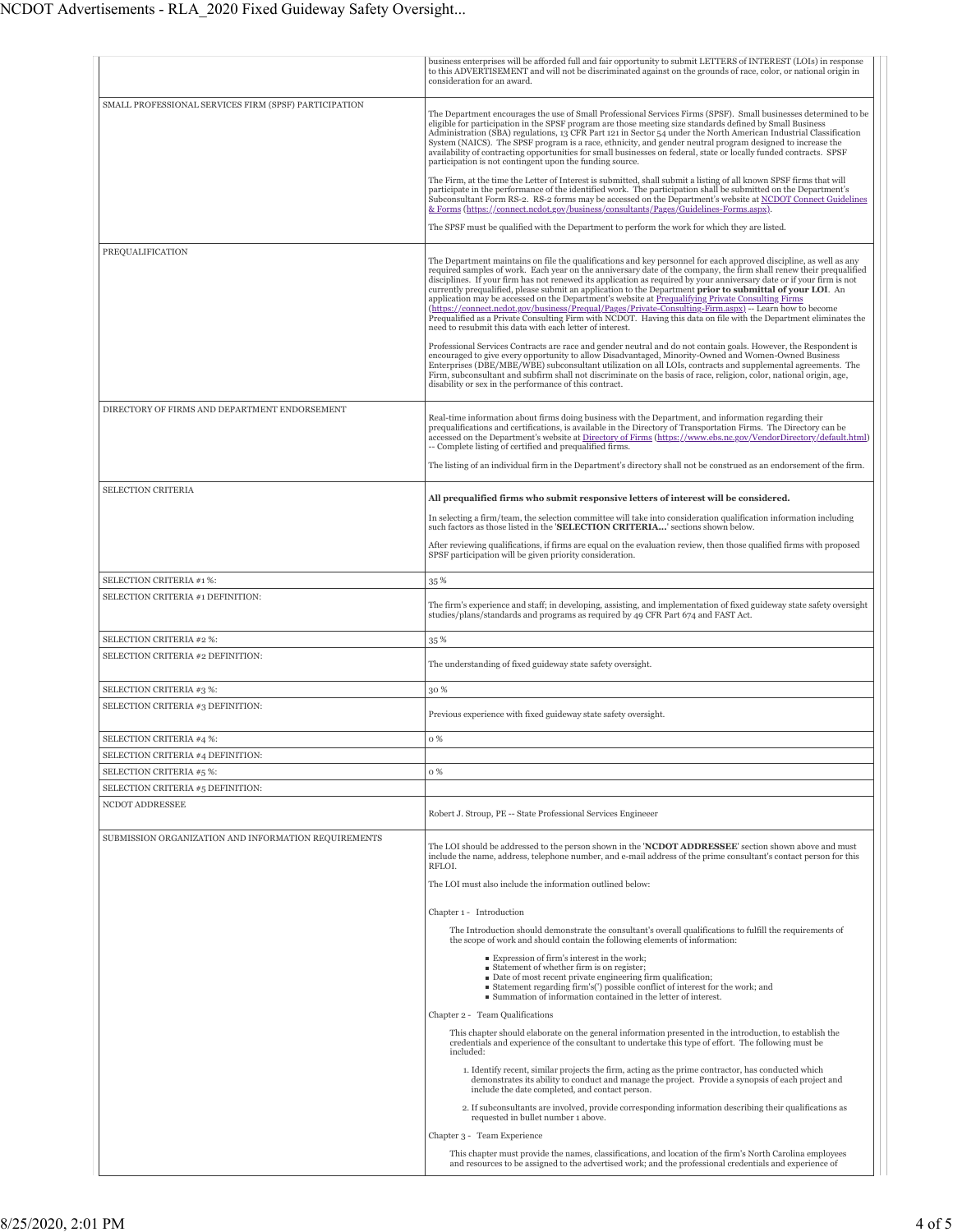|                                                                                        | the persons assigned to the project, along with any unique qualifications of key personnel. Although<br>standard personnel resumes may be included, identify pertinent team experience to be applied to this<br>project. Specifically, the Department is interested in the experience, expertise, and total quality of the<br>consultant's proposed team. If principals of the firm will not be actively involved in the study/contract<br>/project, do not list them. The submittal shall clearly indicate the Consultant's Project Manager, other<br>key Team Members and his/her qualifications for the proposed work. Also, include the team's<br>organization chart for the Project / Plan. A Capacity Chart / Graph (available work force) should also be<br>included. Any other pertinent information should also be listed in this section.<br>Note: If a project team or subconsultant encounters personnel changes, or any other changes of |
|----------------------------------------------------------------------------------------|-------------------------------------------------------------------------------------------------------------------------------------------------------------------------------------------------------------------------------------------------------------------------------------------------------------------------------------------------------------------------------------------------------------------------------------------------------------------------------------------------------------------------------------------------------------------------------------------------------------------------------------------------------------------------------------------------------------------------------------------------------------------------------------------------------------------------------------------------------------------------------------------------------------------------------------------------------|
|                                                                                        | significance dealing with the company, NCDOT should be notified immediately.<br>Chapter 4 - Technical Approach                                                                                                                                                                                                                                                                                                                                                                                                                                                                                                                                                                                                                                                                                                                                                                                                                                        |
|                                                                                        | The consultant shall provide information on its understanding of, and approach to accomplish, this<br>project, including their envisioned scope for the work and any innovative ideas/approaches, and a<br>schedule to achieve the dates outlined in this RFLOI (if any project-specific dates are outlined below).<br>PROJECT MILESTONE(s) and DATE(s) (IF APPLICABLE) -- see section 'PROJECT MILETONE(s)                                                                                                                                                                                                                                                                                                                                                                                                                                                                                                                                           |
|                                                                                        | and<br>DATE(s)' below (if applicable).                                                                                                                                                                                                                                                                                                                                                                                                                                                                                                                                                                                                                                                                                                                                                                                                                                                                                                                |
|                                                                                        | APPENDICES-                                                                                                                                                                                                                                                                                                                                                                                                                                                                                                                                                                                                                                                                                                                                                                                                                                                                                                                                           |
|                                                                                        | CONSULTANT CERTIFICATION Form RS-2                                                                                                                                                                                                                                                                                                                                                                                                                                                                                                                                                                                                                                                                                                                                                                                                                                                                                                                    |
|                                                                                        | Completed Form RS-2 forms SHALL be submitted with the firm's letter of interest.<br>This section is limited to the number of pages required to provide the requested<br>information.                                                                                                                                                                                                                                                                                                                                                                                                                                                                                                                                                                                                                                                                                                                                                                  |
|                                                                                        | Submit Form RS-2 forms for the following:                                                                                                                                                                                                                                                                                                                                                                                                                                                                                                                                                                                                                                                                                                                                                                                                                                                                                                             |
|                                                                                        | • Prime Consultant firm                                                                                                                                                                                                                                                                                                                                                                                                                                                                                                                                                                                                                                                                                                                                                                                                                                                                                                                               |
|                                                                                        | o Prime Consultant Form RS-2; and                                                                                                                                                                                                                                                                                                                                                                                                                                                                                                                                                                                                                                                                                                                                                                                                                                                                                                                     |
|                                                                                        | • ANY/ALL Subconsultant firms (If Subconsultants are<br>allowed under this RFLOI) to be, or anticipated to be, utilized by<br>vour firm.                                                                                                                                                                                                                                                                                                                                                                                                                                                                                                                                                                                                                                                                                                                                                                                                              |
|                                                                                        | o Subconsultant Form RS-2.                                                                                                                                                                                                                                                                                                                                                                                                                                                                                                                                                                                                                                                                                                                                                                                                                                                                                                                            |
|                                                                                        | • In the event the firm has no subconsultant, it is required<br>that this be indicated on the Subconsultant Form RS-2 by<br>entering the word "None" or the number "ZERO" and<br>signing the form.                                                                                                                                                                                                                                                                                                                                                                                                                                                                                                                                                                                                                                                                                                                                                    |
|                                                                                        | Complete and sign each Form RS-2 (instructions are listed on the form).                                                                                                                                                                                                                                                                                                                                                                                                                                                                                                                                                                                                                                                                                                                                                                                                                                                                               |
|                                                                                        | The required forms are available on the Department's website at:                                                                                                                                                                                                                                                                                                                                                                                                                                                                                                                                                                                                                                                                                                                                                                                                                                                                                      |
|                                                                                        | https://connect.ncdot.gov/business/consultants/Pages/Guidelines-Forms.aspx                                                                                                                                                                                                                                                                                                                                                                                                                                                                                                                                                                                                                                                                                                                                                                                                                                                                            |
|                                                                                        |                                                                                                                                                                                                                                                                                                                                                                                                                                                                                                                                                                                                                                                                                                                                                                                                                                                                                                                                                       |
|                                                                                        | PRIME Form RS-2 (Contract Solicitations ONLY)                                                                                                                                                                                                                                                                                                                                                                                                                                                                                                                                                                                                                                                                                                                                                                                                                                                                                                         |
|                                                                                        | (https://connect.ncdot.gov/business<br>/consultants/Roadway<br>/PRIME%20Form%20RS-<br>2%20(Contract%20Solicitations%20ONLY).xlsx)                                                                                                                                                                                                                                                                                                                                                                                                                                                                                                                                                                                                                                                                                                                                                                                                                     |
|                                                                                        | SUBCONSULTANT Form RS-2 (Contract Solicitations ONLY)                                                                                                                                                                                                                                                                                                                                                                                                                                                                                                                                                                                                                                                                                                                                                                                                                                                                                                 |
|                                                                                        | (https://connect.ncdot.gov/business<br>/consultants/Roadway<br>/SUBCONSULTANT%20Form%20RS-                                                                                                                                                                                                                                                                                                                                                                                                                                                                                                                                                                                                                                                                                                                                                                                                                                                            |
|                                                                                        | 2%20(Contract%20Solicitations%20ONLY).xlsx)                                                                                                                                                                                                                                                                                                                                                                                                                                                                                                                                                                                                                                                                                                                                                                                                                                                                                                           |
|                                                                                        | Notarized Attachments A, B, and C                                                                                                                                                                                                                                                                                                                                                                                                                                                                                                                                                                                                                                                                                                                                                                                                                                                                                                                     |
|                                                                                        | All correspondence and questions concerning this RFLOI should be directed to the person shown in the below                                                                                                                                                                                                                                                                                                                                                                                                                                                                                                                                                                                                                                                                                                                                                                                                                                            |
|                                                                                        | section 'OUESTIONS send to:'. However, the LOI itself must be UPLOADED via the 'LOI Submittal Link' shown<br>in this Advertisement to NCDOT's LOI Submittal Management System (LOISS).                                                                                                                                                                                                                                                                                                                                                                                                                                                                                                                                                                                                                                                                                                                                                                |
|                                                                                        | IF APPLICABLE (if dates for such are given in the below sections 'Deadline for Questions' and 'Issue Final<br>Addendum'), questions may be submitted electronically only, to the contact shown in the below section<br>'QUESTIONS send to:'. Responses will be issued in the form of an addendum available to all interested<br>parties. Interested parties should also send a request, by email only, to the person listed in the below section<br>QUESTIONS send to: to be placed on a public correspondence list to ensure future updates regarding the<br>RFLOI or other project information can be conveyed. Questions must be submitted to the person listed in the<br>below section 'QUESTIONS send to: no later than the date and time given in the below section 'Deadline for<br>Questions'. The last addendum will be issued no later than the date shown in the below section 'Issue Final<br>Addendum'.                                  |
|                                                                                        | NOTE: To adhere to the Timeframe, a Notice to Proceed is expected to be issued shortly after (a)<br>firm(s)/team(s) is/are selected. All firm(s)/team(s) submitting a LETTER OF INTEREST should<br>make sure that their rates and overheads are current and have been audited by NCDOT.                                                                                                                                                                                                                                                                                                                                                                                                                                                                                                                                                                                                                                                               |
| PROJECT MILETONE(s) and DATE(s) (if applicable)                                        |                                                                                                                                                                                                                                                                                                                                                                                                                                                                                                                                                                                                                                                                                                                                                                                                                                                                                                                                                       |
| QUESTIONS send to:                                                                     | dshuller@ncdot.gov                                                                                                                                                                                                                                                                                                                                                                                                                                                                                                                                                                                                                                                                                                                                                                                                                                                                                                                                    |
| SUBMISSION SCHEDULE AND KEY DATES                                                      |                                                                                                                                                                                                                                                                                                                                                                                                                                                                                                                                                                                                                                                                                                                                                                                                                                                                                                                                                       |
| <b>RFLOI</b> Release                                                                   | 9/1/2020                                                                                                                                                                                                                                                                                                                                                                                                                                                                                                                                                                                                                                                                                                                                                                                                                                                                                                                                              |
| Deadline for Questions (Eastern Time Zone)                                             |                                                                                                                                                                                                                                                                                                                                                                                                                                                                                                                                                                                                                                                                                                                                                                                                                                                                                                                                                       |
| Issue Final Addendum<br>Deadline for LOI Submission (Eastern Time Zone)                | 9/30/2020 12:00 PM                                                                                                                                                                                                                                                                                                                                                                                                                                                                                                                                                                                                                                                                                                                                                                                                                                                                                                                                    |
| Shortlist Announced (* Notification will ONLY be sent to shortlisted firms.)           |                                                                                                                                                                                                                                                                                                                                                                                                                                                                                                                                                                                                                                                                                                                                                                                                                                                                                                                                                       |
| Interviews - the week of                                                               |                                                                                                                                                                                                                                                                                                                                                                                                                                                                                                                                                                                                                                                                                                                                                                                                                                                                                                                                                       |
| Firm Selection and Notification (** Notification will ONLY be sent to selected firms.) |                                                                                                                                                                                                                                                                                                                                                                                                                                                                                                                                                                                                                                                                                                                                                                                                                                                                                                                                                       |
| Anticipated Notice to Proceed                                                          |                                                                                                                                                                                                                                                                                                                                                                                                                                                                                                                                                                                                                                                                                                                                                                                                                                                                                                                                                       |
| Attachments                                                                            |                                                                                                                                                                                                                                                                                                                                                                                                                                                                                                                                                                                                                                                                                                                                                                                                                                                                                                                                                       |
|                                                                                        |                                                                                                                                                                                                                                                                                                                                                                                                                                                                                                                                                                                                                                                                                                                                                                                                                                                                                                                                                       |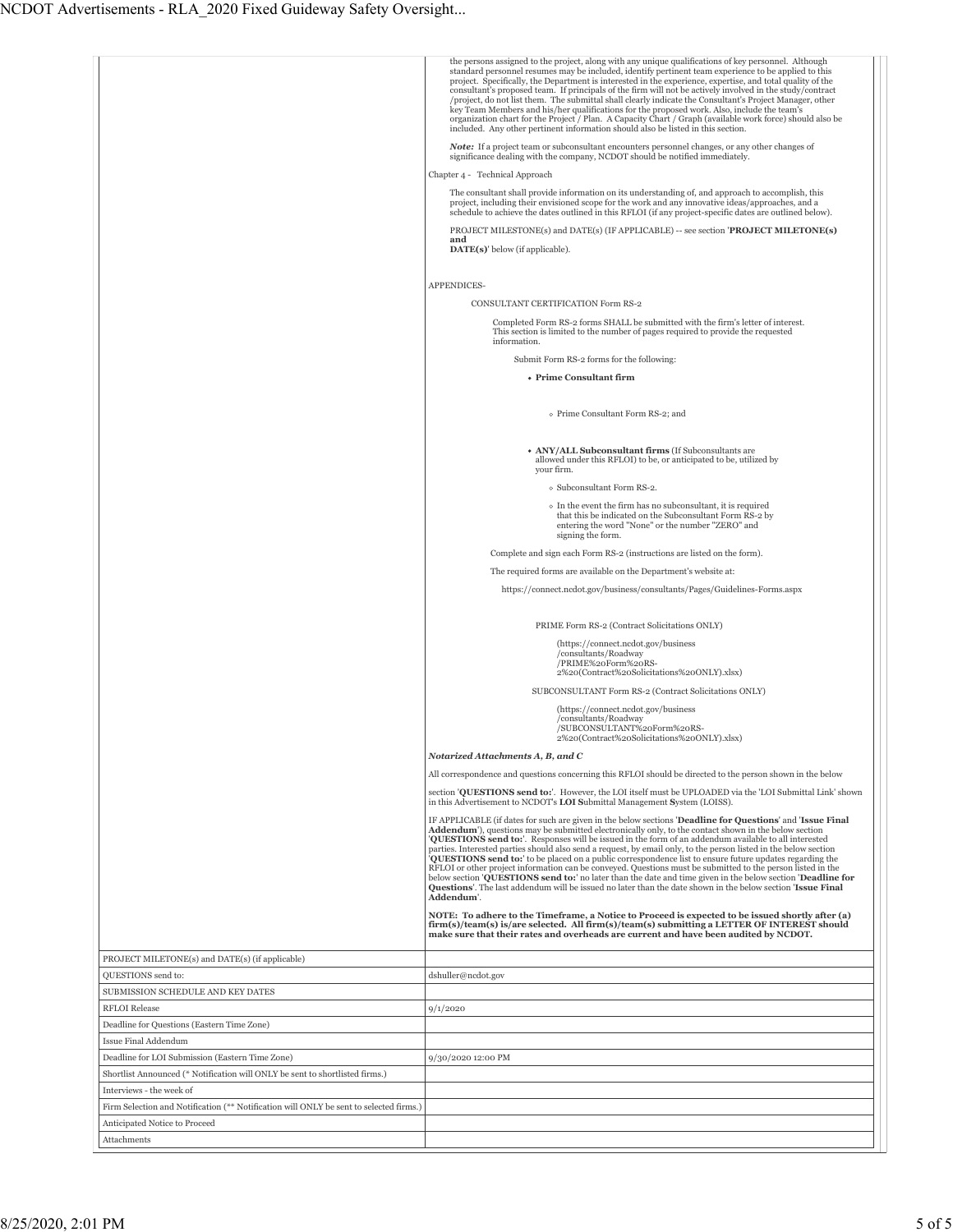++++++++++++++++++++++++++++++++++++++++++++++++++++++++++++++++++++++++

### **FEDERAL AND STATE REQUIREMENTS AND SPECIAL CONDITIONS FOR PROFESSIONAL AND ARCHITECTURAL AND ENGINEERING SERVICES Certifications**

**Completed Certification Forms Attachment A, Attachment B and Attachment C SHALL be submitted with the firm's letter of interest**. This section is not limited to the number of pages required to provide the requested information.

Submit Attachment Certification forms for the following:

- Attachment A CERTIFICATION REGARDING LOBBYING
- Attachment B CERTIFICATION REGARDING DEBARMENT, SUSPENSION, INELIGIBILITY and VOLUNTARY EXCLUSION LOWER TIER COVERED **TRANSACTION**
- Attachment C AFFIDAVIT OF COMPLIANCE WITH N.C. E-VERIFY STATUTES

Complete and *sign/ notarize* each Attachment A, B, & C Form (instructions are listed on the forms).

The certification forms Attachment A, B, & C are on pages 32 through 34 of this RFLOI.

++++++++++++++++++++++++++++++++++++++++++++++++++++++++++++++++++++++++

# FEDERAL AND STATE REQUIREMENTS AND SPECIAL CONDITIONS

*for*

*PROFESSIONAL and ARCHITECTURAL & ENGINEERING SERVICES*

### **1. General**

The work performed under this contract will be financed, in part, by grants provided under programs of the Federal Transit Administration. Citations to federal law, regulation, and guidance references include, but are not limited to, the Master Agreement FTA MA (20), dated October 1, 2013, FTA Circular 4220.1F, dated November 1, 2008; "Best Practices Procurement Manual", updated March 13, 1999 with revisions through October 2005; 49 CFR Part 18 (State and Local Governments) and 49 CFR Part 19 (Institutions of Higher Education, Hospitals, and Other Non-Profit Organizations) and any subsequent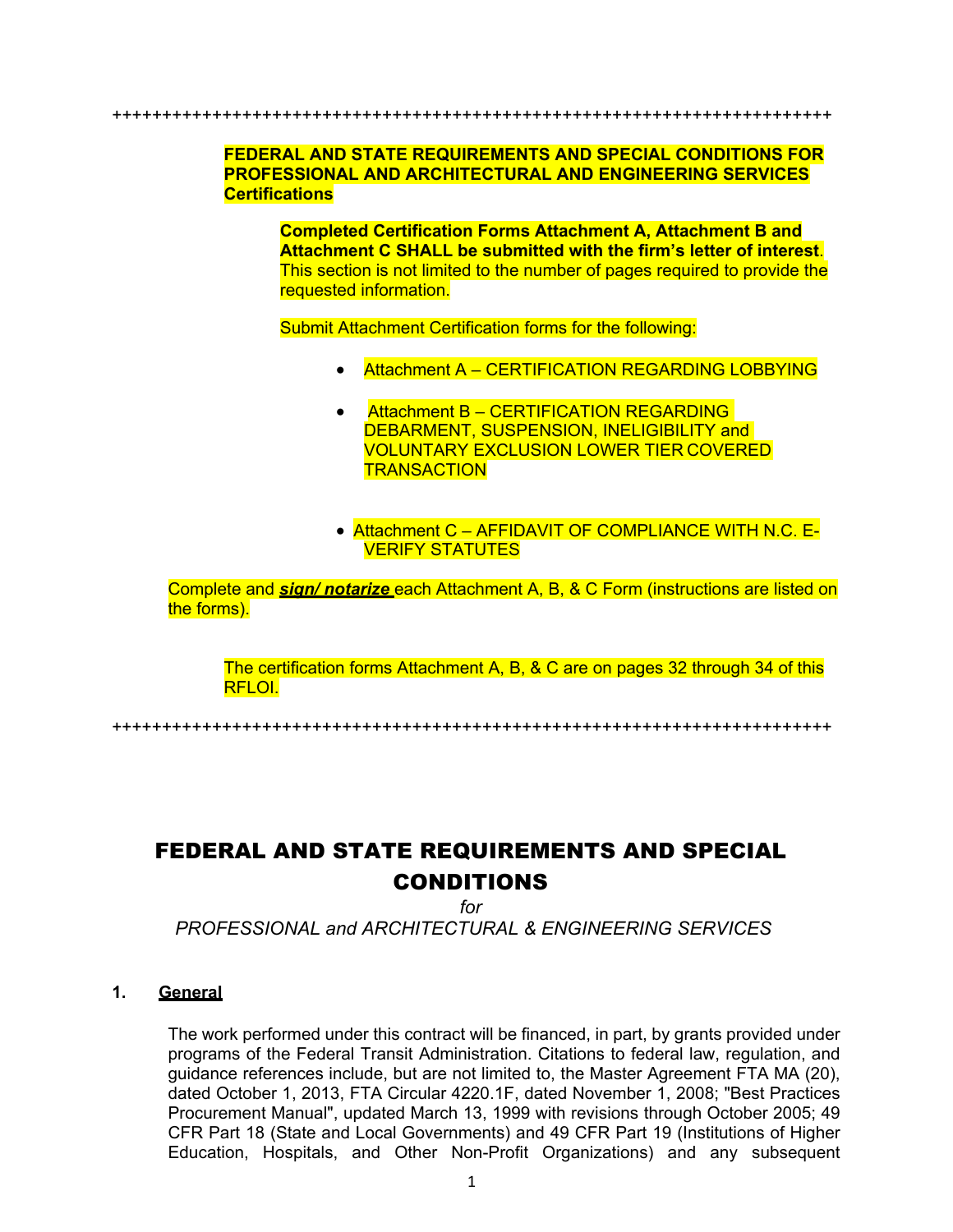amendments or revisions thereto.

#### **THE FOLLOWING MAY BE USED SYNONYMOUSLY: "BIDDER" AND "CONTRACTOR" "PURCHASER", "PROCURING AGENCY" AND "OWNER"**

### **2. Federal Changes**

Contractor shall at all times comply with all applicable Federal Transit Administration (FTA) regulations, policies, procedures and directives, including without limitation those listed directly or by reference in the Master Agreement between Purchaser and FTA, as they may be amended or promulgated from time to time during the term of this contract. Contractor's failure to so comply shall constitute a material breach of this contract.

FTA's new authorizing legislation, MAP-21 made significant changes to FTA's public transportation programs. FTA has determined that:

(1) MAP-21 requirements apply to:

a. New grants and cooperative agreements for which FTA awarded FY 2013 or a later fiscal year funds appropriated or made available to carry out MAP-21 programs, b. Amendments to existing grants and cooperative agreements for which FTA awarded funds made available or appropriated to carry out MAP-21 programs, and c. All "recoveries" funds FTA awards, irrespective of the fiscal year for which those funds were appropriated,

(2) Fiscal Year 2012 and previous fiscal year funding requirements apply as follows: a. In some instances, as determined by FTA, previous program requirements apply or will apply to grants and cooperative agreements for which FTA awarded Fiscal Year 2012 or a previous fiscal year funds, but

b. In other instances, as determined by FTA, MAP-21 program requirements (including MAP-21 "cross-cutting requirements" identified in section 49 of this Master Agreement) apply or will apply to grants and cooperative agreements for which FTA awarded Fiscal Year 2012 or a previous fiscal year funds.

# **3. Notification of Federal Participation**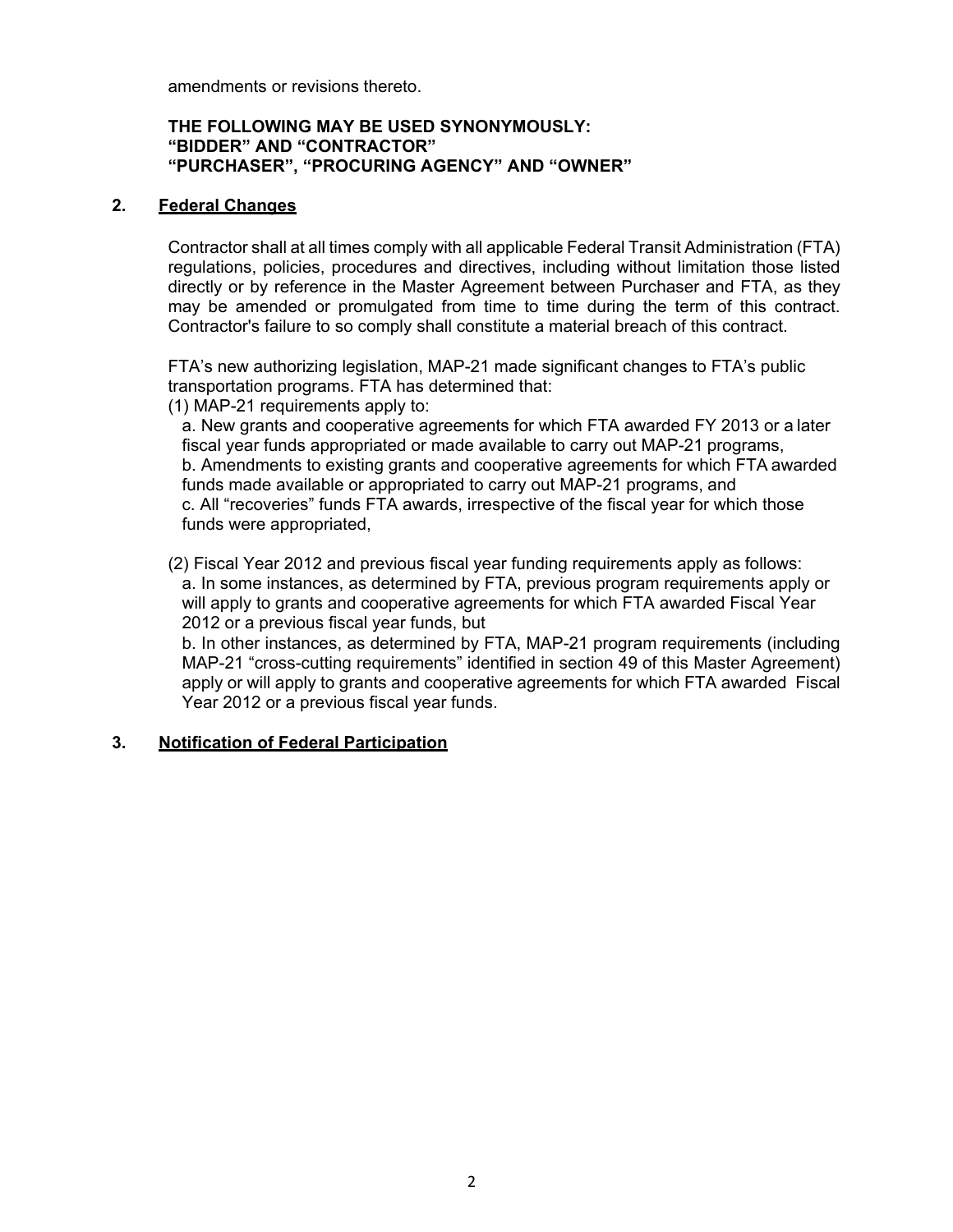To the extent required by Federal law, the State of North Carolina agrees that, in administering any Federal assistance Program or Project supported by the underlying Grant Agreement or Cooperative Agreement, any request for proposals, solicitation, grant application, form, notification, press release, or other publication involving the distribution of FTA assistance for the Program or the Project that it will identify the FTA grant source by listing the Catalog of Federal Domestic Assistance Number of the program. The following FTA grant programs will be eligible to participate in this bid, 20.505, 20.507, 20.500, 20.513, 20.509, 20.516, 20.519, 20.521, 20.525, and 20.526. Federal funding assistance up to eighty (80%) percent may be provided.

### **4. Definitions**

*Third Party Agreement,* in accordance with the Master Agreement unless FTA determines otherwise in writing, includes all of the following agreements, such as:

- (1) Third party contracts,
- (2) Leases,
- (3) Third party subcontracts; and
- (4) Other similar arrangements or agreements.

*Third Party Participant*, in accordance with the Master Agreement unless FTA determines otherwise in writing, includes all of the following participants, such as:

- (1) Third party contractors,
- (2) Lessees,
- (3)Third party subcontractors, and
- (4) Other participants in the Project

# **5. Conflict of Interest**

No employee, officer, board member, or agent of the Owner shall participate in the selection, award, or administration of a contract supported by Federal Transit Administration (FTA) funds if a conflict of interest, real or apparent, would be involved. Such a conflict would arise when the employee, officer, board member, or agent, any member of his or her immediate family, his or her partner, or an organization that employs, or is about to employ any of the above, has a financial or other interest in the firm selected for award.

#### **6 Lobbying**

Byrd Anti-Lobbying Amendment, 31 U.S.C. 1352, as amended by the Lobbying Disclosure Act of 1995, PL 104-65 (2 U.S.C. §1601, et seq.). Contractors who apply or bid for an award of \$100,000 or more shall file the certification required by 49 CFR part 20, "New Restrictions on Lobbying." Each tier certifies to the tier above that it will not and has not used Federal appropriated funds to pay any person or organization for influencing or attempting to influence an officer or employee of any agency, a member of Congress, officer or employee of Congress, or an employee of a member of Congress in connection with obtaining any Federal contract, grant or any other award covered by 31 U.S. C. 1352. Each tier shall comply with Federal statutory provisions or the extent applicable prohibiting the use of Federal assistance funds for activities designed to influence congress to a State legislature on legislation or appropriations, except through proper official channels. Each tier shall also disclose the name of any registrant under the Lobbying Disclosure Act of 1995 who has made lobbying contacts on its behalf with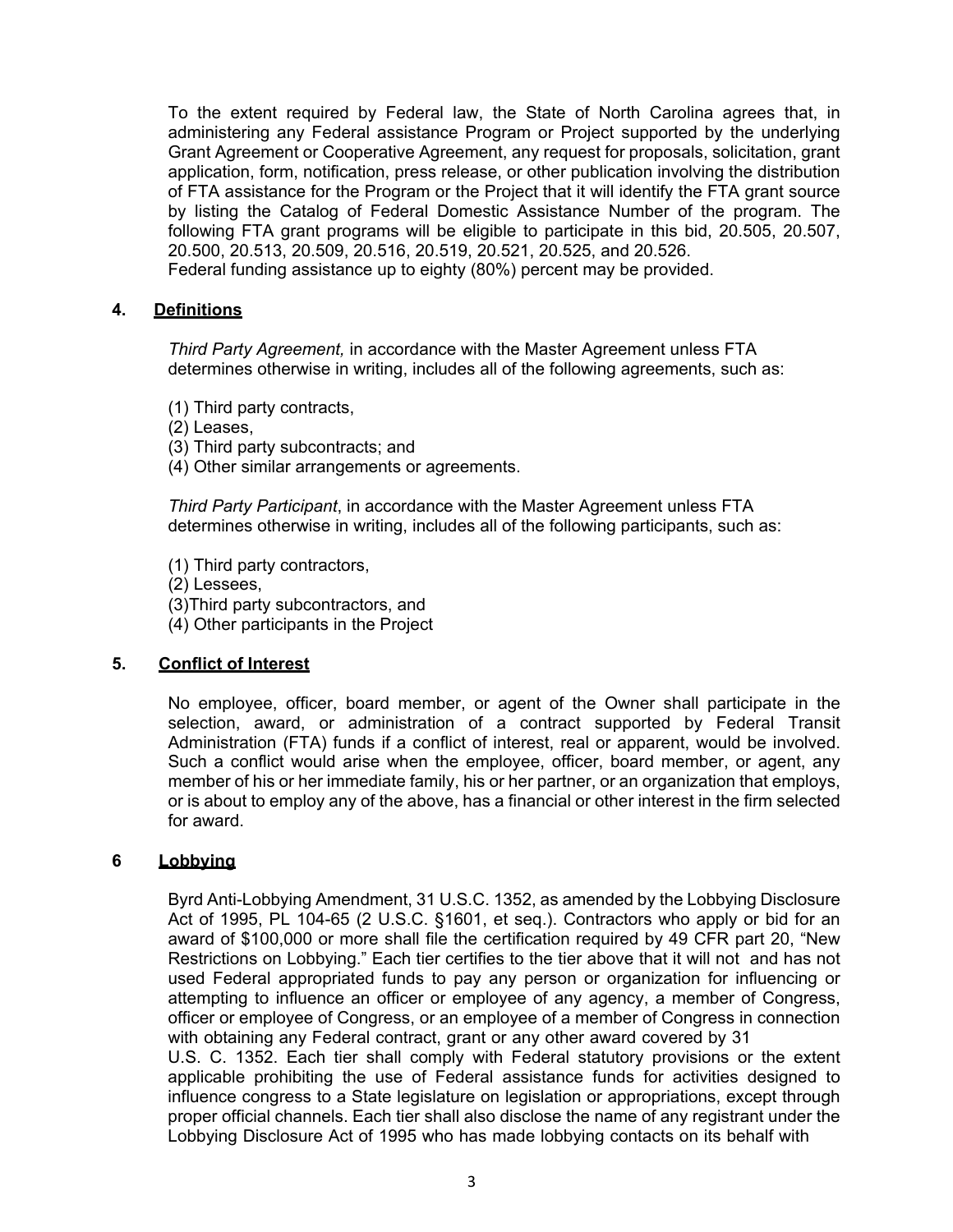non-Federal funds with respect to that Federal contract, grant or award covered by 31 U.S.C. 1352. Such disclosures are forwarded from tier to tier up to the recipient.

### *The requisite "Lobbying Certification" is included as ATTACHMENT A (attach Standard Form-LLL if necessary) and must be executed for contracts of \$100,000 or more and prior to the award of the contract.*

### **7. Civil Rights**

(1) **Nondiscrimination** - In accordance with Title VI of the Civil Rights Act, as amended, 42 U.S.C. § 2000d, section 303 of the Age Discrimination Act of 1975, as amended, 42 U.S.C. § 6101 et seq., section 202 of the Americans with Disabilities Act of 1990, 42 U.S.C. § 12101, and Federal transit law at 49 U.S.C. § 5332, the Contractor agrees that it will not discriminate against any employee or applicant for employment because of race, color, religion, national origin, sex, disability, or age, In addition, the Contractor agrees to comply with applicable Federal implementing regulations and other implementing requirements FTA may issue.

(a) The third party contractor and all lower tiers shall comply with all provisions of FTA Circular 4702.1 "Title VI Requirements and Guidelines for Federal Transit Administration Recipients", issued October 1, 20012.

(2) **Equal Employment Opportunity** - The following equal employment opportunity requirements apply to the underlying contract:

(a) Race, Color, Religion, Sex, Disability, Age, or National Origin - In accordance with Title VII of the Civil Rights Act, as amended, 42 U.S.C. § 2000e, Title VI of the Civil Rights Act, 28 C.F.R. § 50.3, and Federal transit laws at 49 U.S.C. § 5332, the Contractor agrees to comply with all applicable equal employment opportunity requirements of U.S. Department of Labor (U.S. DOL) regulations, "Office of Federal Contract Compliance Programs, Equal Employment Opportunity, Department of Labor," 41 C.F.R. Parts 60 et seq., (which implement Executive Order No. 11246, "Equal Employment Opportunity," as amended by Executive Order No. 11375, "Amending Executive Order 11246 Relating to Equal Employment Opportunity," 42

U.S.C. § 2000e note), and with any applicable Federal statutes, executive orders, regulations, and Federal policies that may in the future affect construction activities undertaken in the course of the Project. The Contractor agrees to take affirmative action to ensure that applicants are employed, and that employees are treated during employment, without regard to their race, color, religion, national origin, sex, or age. Such action shall include, but not be limited to, the following: employment, upgrading, demotion or transfer, recruitment or recruitment advertising, layoff or termination; rates of pay or other forms of compensation; and selection for training, including apprenticeship. In addition, the Contractor agrees to comply with any implementing requirements FTA may issue.

(b) Equal Employment Opportunity Requirements for Construction Activities. For activities determined by the U.S. Department of Labor (U.S. DOL) to qualify as "construction," the Contractor agrees to comply and assures the compliance of each subcontractor at any tier of the Project, with all applicable equal employment opportunity requirements of U.S. DOL regulations, "Office of Federal Contract Compliance Programs, Equal Employment Opportunity, Department of Labor," 41 C.F.R. Parts 60 *et seq.*, which implement Executive Order No. 11246, "Equal Employment Opportunity," as amended by Executive Order No. 11375, "Amending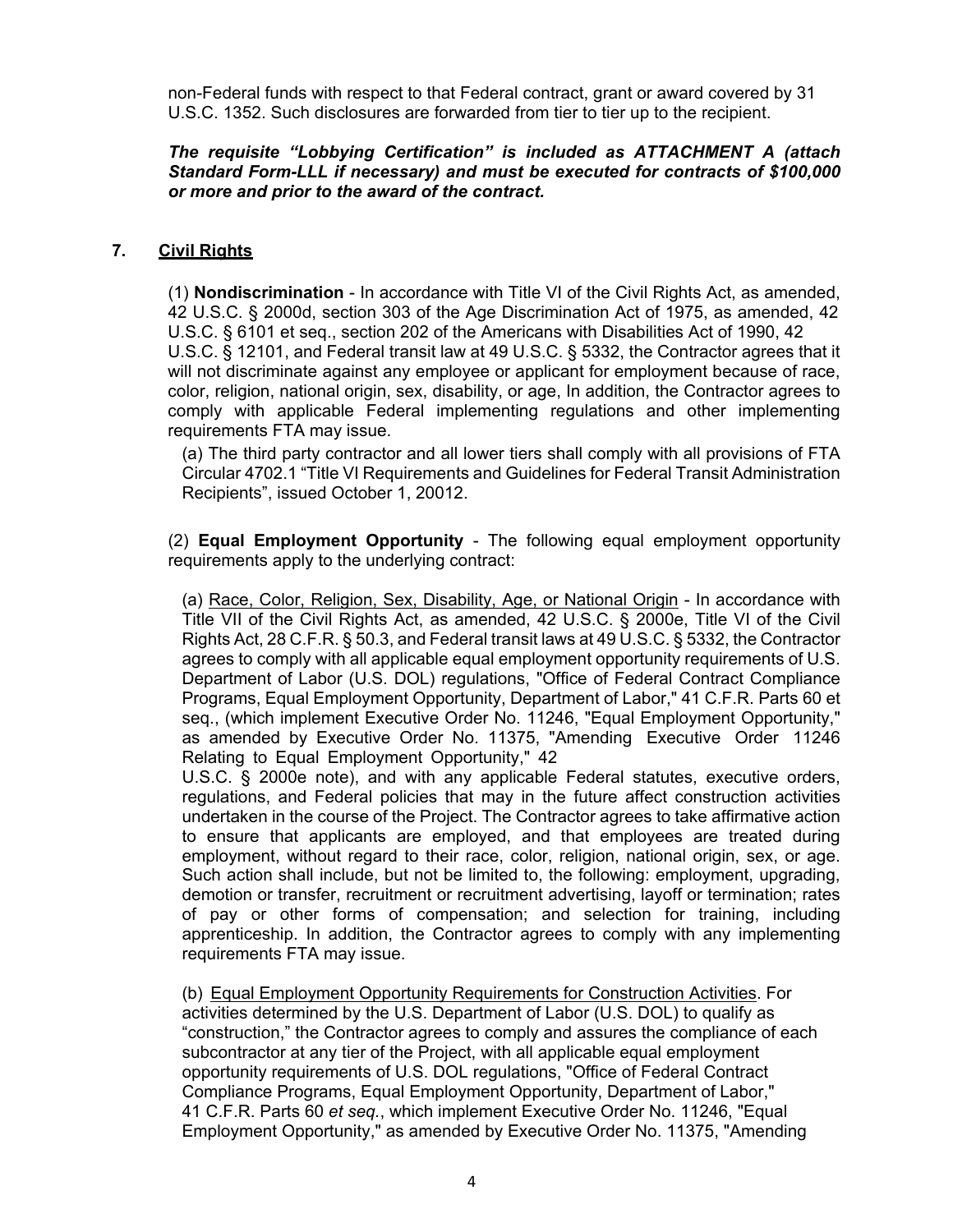Executive Order No. 11246 Relating to Equal Employment Opportunity," 42 U.S.C. § 2000(e) note, and also with any Federal laws, regulations, and directives affecting construction undertaken as part of the Project.

(3) **Nondiscrimination on the Basis of Age** – The Contractor agrees to comply with all applicable requirements of the Age Discrimination Act of 1975, as amended, 42 U.S.C. §§ 6101 *et seq*., and with implementing U.S. Health and Human Services regulations, "Nondiscrimination on the Basis of Age in Programs or Activities Receiving Federal Financial Assistance, 45 C.F.R. Part 90, which prohibit discrimination against individuals on the basis of age.

The Age Discrimination in Employment Act (ADEA) 29 U.S.C. §§ 621 through 634 and with implementing U.S. Equal Employment Opportunity Commission (U.S. EEOC) regulations, "Age Discrimination in Employment Act," 29 C.F.R. Part 1625, which prohibits discrimination against individuals on the basis of age.

(4) **Nondiscrimination on the Basis of Sex** - The Contractor agrees to comply with all applicable requirements of Title IX of the Education Amendments of 1972, as amended, 20 U.S.C. §§ 1681 *et seq.*, and with implementing U.S. DOT regulations, "Nondiscrimination on the Basis of Sex in Education Programs or Activities Receiving Federal Financial Assistance," 49 C.F.R. Part 25, that prohibit discrimination on the basis of sex.

(5) **Access for Individuals with Disabilities** - The Contractor agrees to comply with 49 U.S.C. § 5301(d), which states the Federal policy that elderly individuals and individuals with disabilities have the same right as other individuals to use public transportation services and facilities, and that special efforts shall be made in planning and designing those services and facilities to implement transportation accessibility rights for elderly individuals and individuals with disabilities. The Contractor also agrees to comply with all applicable provisions of section 504 of the Rehabilitation Act of 1973, as amended, with 29 U.S.C. § 794, which prohibits discrimination on the basis of disability; with the Americans with Disabilities Act of 1990 (ADA), as amended, 42 U.S.C.

§§ 12101 *et seq*., which requires that accessible facilities and services be made available to individuals with disabilities; and with the Architectural Barriers Act of 1968, as amended, 42 U.S.C. §§ 4151 *et seq*., which requires that buildings and public accommodations be accessible to individuals with disabilities. In addition, the Contractor agrees to comply with applicable Federal regulations and directives and any subsequent amendments thereto, except to the extent the Federal Government determines otherwise in writing, as follows:

- (1) U.S. DOT regulations "Transportation Services for Individuals with Disabilities (ADA)" 49 C.F.R. Part 37;
- (2) U.S. DOT regulations "Nondiscrimination on the Basis of Handicap in Programs and Activities Receiving or Benefiting from Federal Financial Assistance," 49 C.F.R. Part 27;
- (3) Joint U.S. Architectural and Transportation Barriers Compliance Board (U.S. ATBCB) U.S. DOT regulations, "Americans with Disabilities (ADA) Accessibility Specifications for Transportation Vehicles," 36 C.F.R. Part 1192 and 49 C.F. R. Part 38;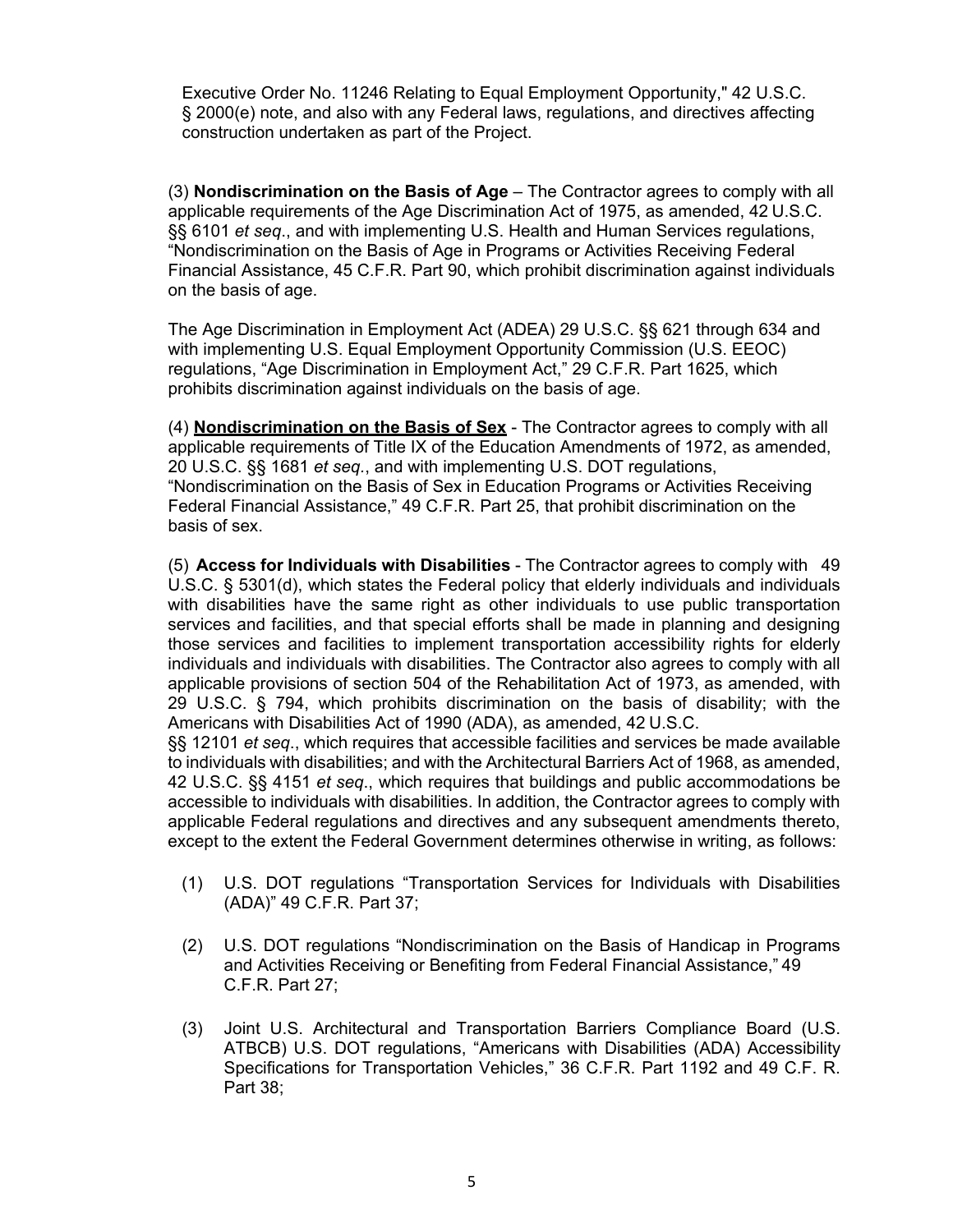- (4) U.S. DOJ regulations "Nondiscrimination on the Basis of Disability in State and Local Government Services,"28 C.F.R. Part 35;
- (5) U.S. DOJ regulations "Nondiscrimination on the Basis of Disability by Public Accommodations and in Commercial Facilities." 28 C.F.R. Part 36;
- (6) U.S. GSA regulations "Accommodations for the Physically Handicapped," 41 C.F.R. Subpart 101-19;
- (7) U.S. Equal Employment Opportunity Commission, "Regulations to Implement the Equal Employment Provisions of the Americans with Disabilities Act," 29 C.F.R. Part 1630;
- (8) U.S. Federal Communications Commission regulations "Telecommunications Relay Services and Related Customer Premises Equipment for the Hearing and Speech Disabled," 49 C.F.R. Part 64, Subpart F;
- (9) U.S. Architectural and Transportation Barriers Compliance Board regulations, "Electronic and Information Technology Accessibility Standards." 36 C.F.R. Part 1194;
- (10) FTA regulations, "Transportation of Elderly and Handicapped Persons," 49 C.F.R. part 609; and
- (11) Federal civil rights and nondiscrimination directives implementing the foregoing Federal laws and regulations, except to the extent the Federal Government determines otherwise in writing.

(6) **Access to Services for Persons with Limited English Proficiency**. The Contractor agrees to comply with Executive Order No. 13166,"Improving Access to Services for Persons with Limited English Proficiency," 42 U.S.C. § 2000d-1 note, and U.S. DOT Notice, "DOT Policy Guidance Concerning Recipients' Responsibilities to Limited English Proficiency (LEP) Persons," 70 *Fed. Reg*. 74087, December 14, 2005, except to the extent that the Federal Government determines otherwise in writing.

(7) **Drug or Alcohol Abuse-Confidentiality and Other Civil Rights Protections**. To the extent applicable, the Contractor agrees to comply with the confidentiality and other civil rights protections of the Drug Abuse Office and Treatment Act of 1972, as amended, 21 U.S.C. §§ 1101 *et seq*., with the Comprehensive Alcohol Abuse and Alcoholism Prevention, Treatment and Rehabilitation Act of 1970, as amended, 42 U.S.C. §§ 4541 *et seq*., and with the Public Health Service Act of 1912, as amended, 42 U.S.C. §§ 290dd through 290dd-2, and any amendments thereto.

(8) **Other Nondiscrimination Laws**. The Contractor agrees to comply with applicable provisions of other Federal laws and regulations, and follow applicable directives prohibiting discrimination, except to the extent that the Federal Government determines otherwise in writing.

(9) The Contractor also agrees to include these requirements in each subcontract financed in whole or in part with Federal assistance provided by FTA, modified only if necessary to identify the affected parties.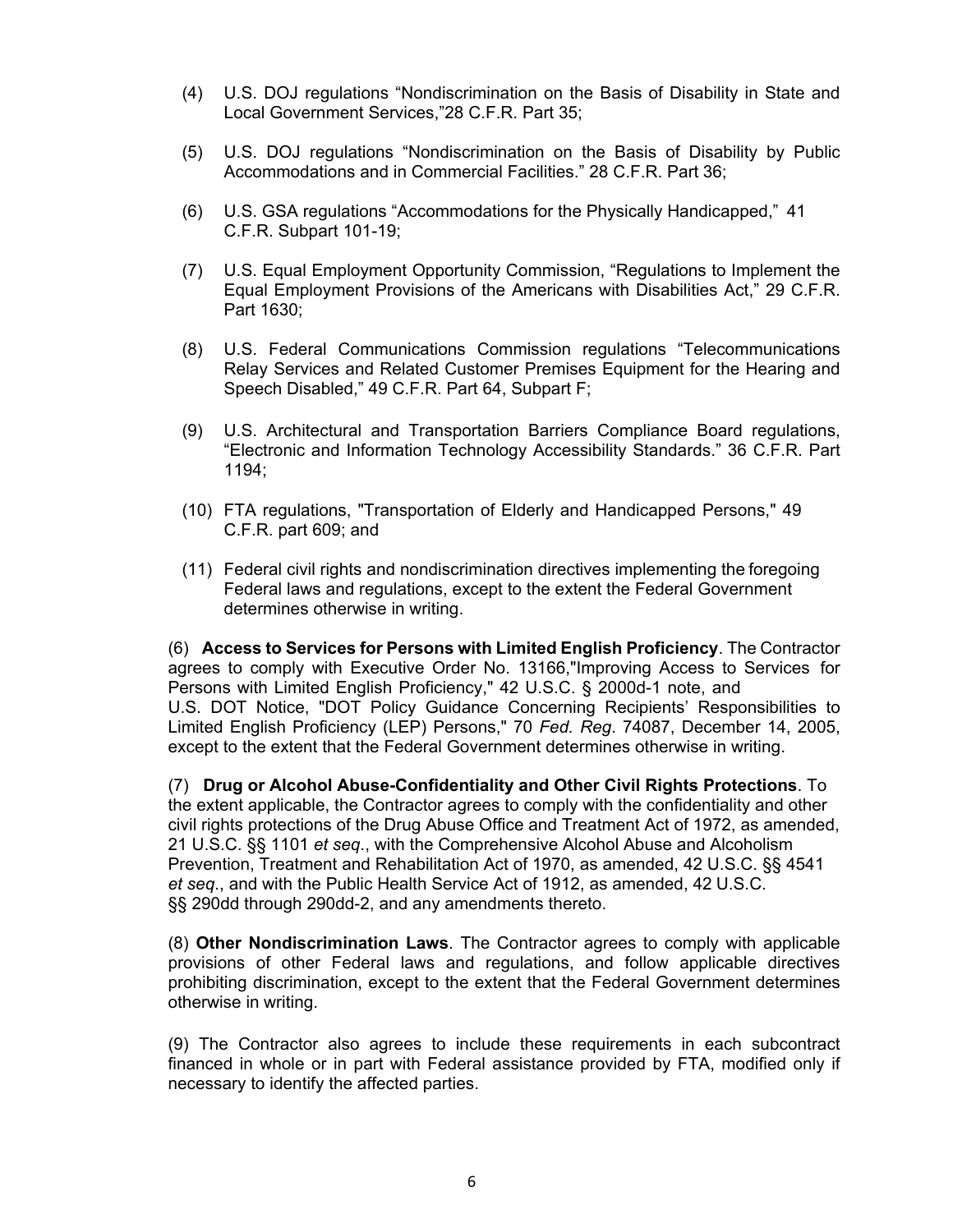(10) Remedies for failure to comply with applicable Federal Civil Rights laws and Federal regulations may be enforced as provided in those Federal laws or Federal regulations.

### **8 Contracting with Disadvantaged Business Enterprises**

The newest version on the Department of Transportation's Disadvantaged Business Enterprise (DBE) program became effective October 1, 2004.

a. This contract is subject to the requirements of U.S. DOT regulations, "Participation by Disadvantaged Business Enterprises in Department of Transportation Financial Assistance Programs," 49 C.F.R. Part 26 *[U.S. DOT published final rule, "Disadvantaged Business Enterprise: Program Improvements," 49 C.F.R. Part 26, on January 28, 2011 (see 76 Fed. Reg. 5083)],* and Section 1101(b) of MAP-21, 23 U.S.C. § 101 note, as amended by Section 451 of the Hiring Incentives to Restore Employment (HIRE) Act, Pub. L. 111-147, March 18, 2010, 23 U.S.C. § 101 note.

The NC Department of Transportation/Public Transportation Division's overall goal for DBE participation is **6.1%.**

b. The contractor shall not discriminate on the basis of race, color, national origin, or sex in the performance of this contract. The contractor shall carry out applicable requirements of 49 CFR Part 26 in the award and administration of this DOT-assisted contract. Failure by the contractor to carry out these requirements is a material breach of this contract, which may result in the termination of this contract or such other remedy as the **Department** deems appropriate. Each subcontract the contractor signs with a subcontractor must include the assurance in this paragraph (see 49 CFR 26.13(b)).

The successful bidder/offeror will be required to report its DBE participation obtained through race-neutral means throughout the period of performance.

**c.** The contractor is required to pay its subcontractors performing work related to this contract for satisfactory performance of that work no later than 30 days after the contractor's receipt of payment for that work from the **Department.** In addition, **[the contractor may not hold retainage from its subcontractors.] [is required to return any retainage payments to those subcontractors within 30 days after the subcontractor's work related to this contract is satisfactorily completed.] [is required to return any retainage payments to those subcontractors within 30 days after incremental acceptance of the subcontractor's work by the Department and contractor's receipt of the partial retainage payment related to the subcontractor's work.]**

**d.** The contractor must promptly notify the **Department** whenever a DBE subcontractor performing work related to this contract is terminated or fails to complete its work, and must make good faith efforts to engage another DBE subcontractor to perform at least the same amount of work. The contractor may not terminate any DBE subcontractor and perform that work through its own forces or those of an affiliate without prior written consent of the **Department.**

#### **9. Clean Air Act**

(a) The Contractor agrees to comply with all applicable standards, orders, or regulations issued pursuant to Section 306 of the Clean Air Act as amended, 42 U.S.C. § 7606, and other applicable provisions of the Clean Air Act, as amended, 42 U.S.C. §§ 7401 through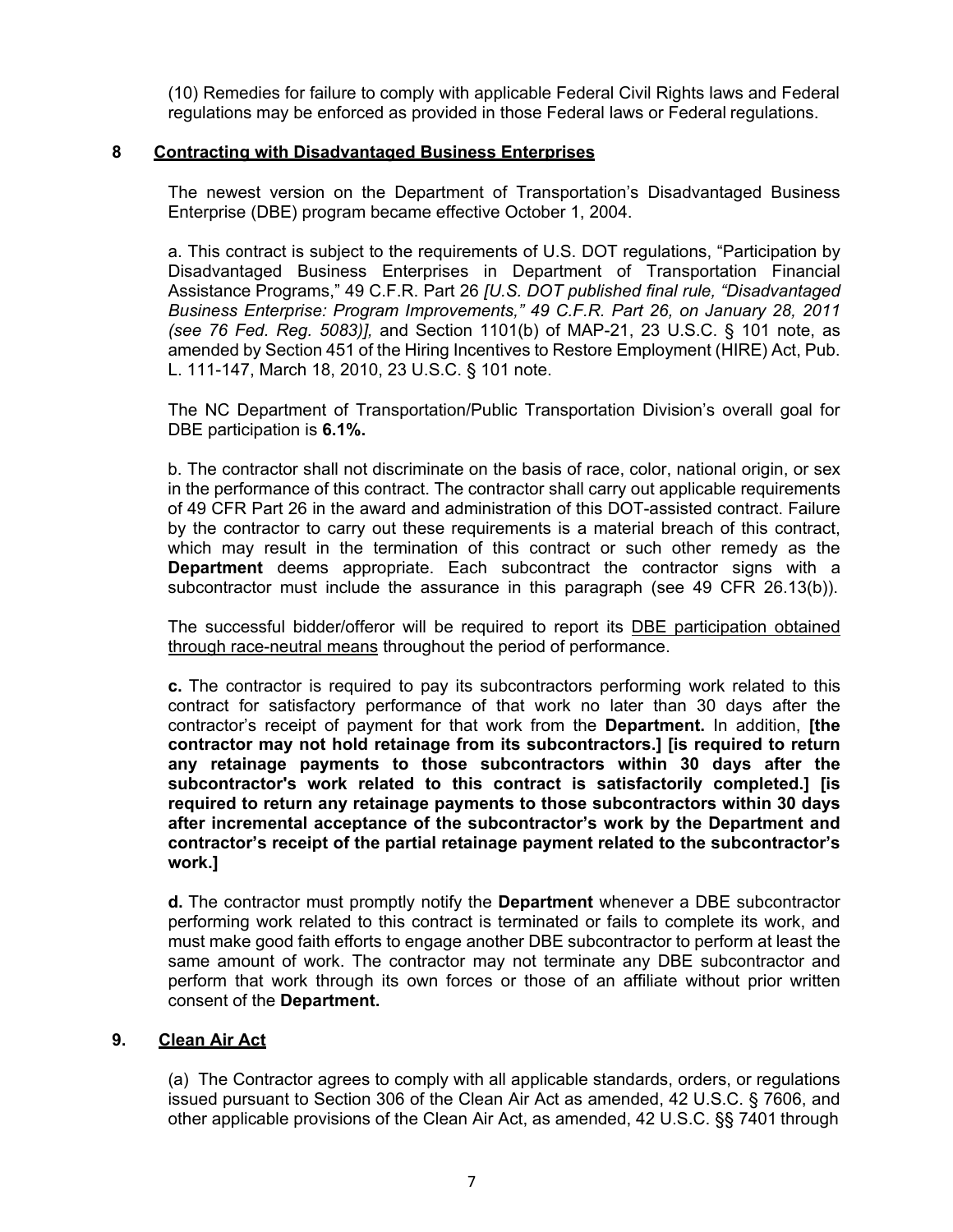7671q. The Contractor agrees to report any violation to the Purchaser and understands and agrees that the Purchaser will, in turn, report each violation as required to assure notification to the State and/or FTA and the appropriate EPA Regional Office.

(b) The Contractor also agrees to include these requirements in each subcontract exceeding \$100,000 financed in whole or in part with Federal Assistance provided by FTA.

### **10. Clean Water**

(a) The Contractor agrees to comply with all applicable standards, orders, or regulations issued pursuant to Section 508 of the Clean Water Act, as amended, 33 U.S.C. § 1368, and other applicable requirements of the Clean Water Act, as amended, 33 U.S.C. §§ 1251 through 1377, The Contractor agrees to report each violation as required to assure notification to FTA and the appropriate EPA Regional Office.

(b) The Contractor also agrees to include these requirements in each subcontract exceeding \$100,000 financed in whole or in part with Federal assistance provided by FTA.

### *11.* **Environmental Protection** *(requirements for environmental studies)*

The Contractor agrees to comply with all applicable requirements of the National Environmental Policy Act of 1969, as amended, (NEPA) 42 U.S.C. §§ 4321 through 4335 (as restricted by 42 U.S. C. § 5159, if applicable); Executive Order No. 11514, as amended, "Protection and Enhancement of Environmental Quality," 42 U.S.C. § 4321 note; FTA statutory requirements at 49 U.S.C.  $\S$  5323(c)(2)), as amended by MAP-21, ; U.S. Council on Environmental Quality regulations pertaining to compliance with NEPA, 40 C.F.R. Parts 1500 through 1508; and joint FHWA FTA regulations, "Environmental Impact and Related Procedures," 23 C.F.R. Part 771 and 49 C.F.R. Part 622 were published in the Federal Register, 78 Fed. Reg. 8963, February 7, 2013; and other applicable Federal environmental protection regulations that may be promulgated at a later date. The Contractor agrees to comply with the applicable provisions of 23 U.S.C. § 139 pertaining to environmental procedures, and 23 U.S.C. § 326, pertaining to Purchaser's responsibility for categorical exclusions, in accordance with the provisions of joint FHWA/FTA final guidance, "Environmental Review Process (Public Law 109-59)," 71 Fed. Reg. 66576 *et seq*. November 15, 2006 and any applicable Federal directives that may be issued at a later date, except to the extent that FTA determines otherwise in writing.

#### *12.* **Environmental Justice** *(requirements for environmental studies)*

The Contractor agrees to comply with the policies of Executive Order No. 12898, "Federal Actions to Address Environmental Justice in Minority Populations and Low- Income Populations," 42 U.S.C. § 4321 note; as well as facilitating compliance with that Executive Order; and DOT Order 5610.2, "Department of Transportation Actions To Address Environmental Justice in Minority Populations and Low-Income Populations," 62 *Fed. Reg*. 18377 *et seq*., April 15, 1997, except to the extent that the Federal Government determines otherwise in writing; and the most recent and applicable edition of FTA Circular 4703.1, "Environmental Justice Policy Guidance for Federal Transit Administration Recipients,", August 15, 2012, to the extent consistent with applicable Federal laws, regulations, and guidance.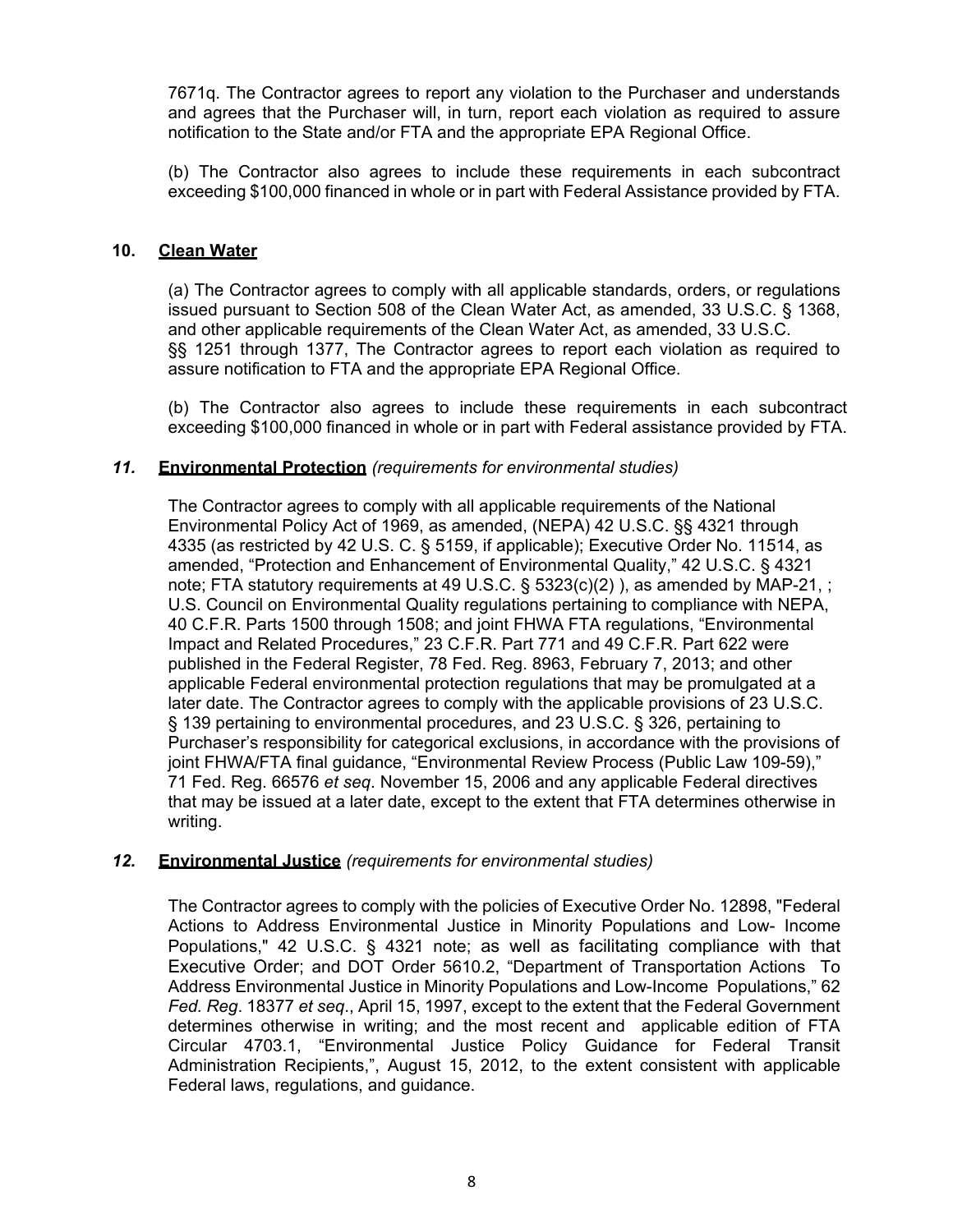# *13.* **Additional Environmental Requirements** *(requirements for environmental studies)*

The Contractor agrees to comply with the following:

- Corridor Preservation. That development of right-of way acquired under 49 U.S.C. § 5323(q), as amended by MAP-21, will not occur in anticipation of its Project until all required environmental reviews for that Project have been completed;
- Use of Certain Public Lands, assures that it will comply specifically 49 U.S.C. § 303, which requires certain findings be made before an FTA-funded Project may be carried out that involves the use of any publicly owned land.
- Wild and Scenic Rivers. It will comply, with Federal protections for the national wild and scenic rivers system, 16 U.S.C. §§ 1271 – 1287,
- Coastal Zone Management. assure Project consistency with the approved State management program developed under the Coastal Zone Management Act of 1972, as amended, 16 U.S.C. §§ 1451 – 1465,
- Wetlands. agrees to, and assures that it will, facilitate compliance with the protections for wetlands provided in Executive Order 119 No. 11990, as amended, "Protection of Wetlands," 42 U.S.C. § 4321 note,
- Floodplains. agrees to, and assures that it will, facilitate compliance with the flood hazards protections in floodplains provided in Executive Order No. 11988, as amended, "Floodplain Management," 42 U.S.C. § 4321 note,
- Endangered Species and Fishery Conservation agrees to comply, and assures that it will comply, with the protections for endangered species of The Endangered Species Act of 1973, as amended, 16 U.S.C. §§ 1531 – 1544,
- Hazardous Waste. assures that it will, facilitate compliance with the Comprehensive Environmental Response, Compensation, and Liability Act, as amended, 42 U.S.C. §§ 9601 – 9675, which establishes requirements for the treatment of areas affected by hazardous waste
- Historic Preservation. agrees to, and assures that it will:
	- o Comply with U.S. DOT laws, including 49 U.S.C. § 303, which requires certain findings be made before a Project involving the use of any land from a historic site that is on or eligible for inclusion on the National Register of Historic Places may be undertaken
	- o Encourage compliance with the Federal historic and archaeological preservation requirements of section 106 of the National Historic Preservation Act, as amended, 16 U.S.C. § 470f,
	- o Facilitate compliance with Executive Order No. 11593, "Protection and Enhancement of the Cultural Environment," 16 U.S.C. § 470 note,
	- o Comply with the Archaeological and Historic Preservation Act of 1974, as amended, 16 U.S.C. § 469a – 469c,
	- o Comply with U.S. Advisory Council on Historic Preservation regulations, "Protection of Historic Properties," 36 C.F.R. part 800,
		- which requires the Recipient to:<br>  $\circ$  Consult with the State Histor Consult with the State Historic Preservation Officer concerning investigations to identify properties and resources included in or eligible for inclusion in the National Register of Historic Places that may be affected by the Project, and
		- o Notify FTA of affected properties, and
	- o Comply with Federal requirements and follow Federal guidance to avoid or mitigate adverse effects on those historic properties, except as the Federal Government determines otherwise in writing,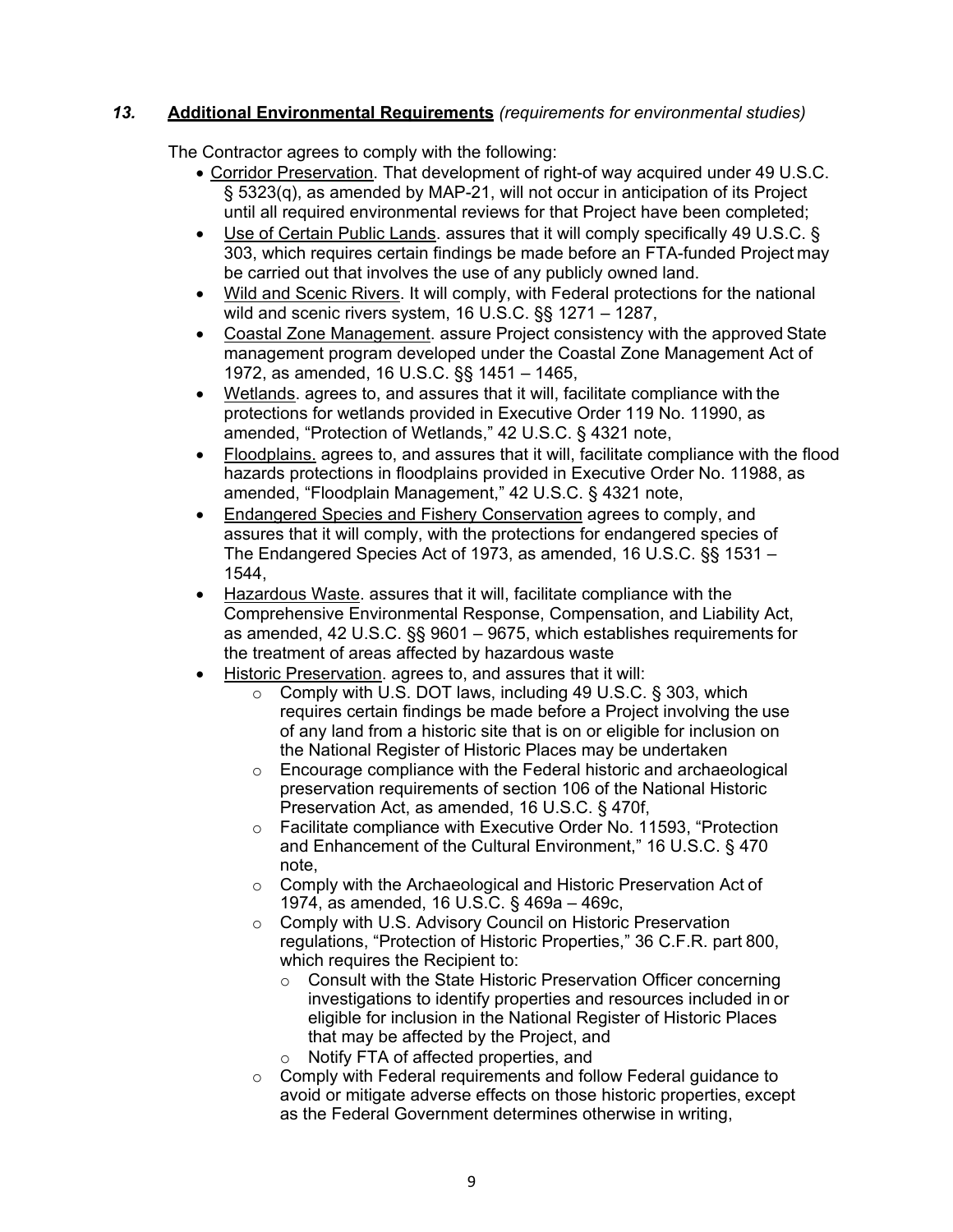- Indian Sacred Sites. agrees to assures that it will facilitate compliance with
	- o The American Indian Religious Freedom Act, 42 U.S.C. § 1996, and Executive Order No. 13007, "Indian Sacred Sites," 42 U.S.C.

### **14. Energy Conservation**

The Contractor agrees to comply with mandatory standards and policies relating to energy efficiency that are contained in the state energy conservation plans issued in compliance with the Energy Policy and Conservation Act, 42 U.S.C. Sect. 6321 et seq.

# **15. Fly America**

The Contractor agrees to comply with 49 U.S.C. 40118 (the "Fly America" Act) in accordance with the General Services Administration's regulations at 41 CFR Part 301- 10, which provide that recipients and subrecipients of Federal funds and their contractors are required to use U.S. Flag air carriers for U.S. Government-financed international air travel and transportation of their personal effects or property, to the extent such service is available, unless travel by foreign air carrier is a matter of necessity, as defined by the Fly America Act. The Contractor shall submit, if a foreign air carrier was used, an appropriate certification or memorandum adequately explaining why service by a U.S. flag air carrier was not available or why it was necessary to use a foreign air carrier and shall, in any event, provide a certificate of compliance with the Fly America requirements. The Contractor agrees to include the requirements of this section in all subcontracts that may involve international air transportation.

#### **16. Debarment and Suspensions**

This contract is a covered transaction for purposes of 2 CFR Part 1200, which adopts and supplements the provisions of U.S. Office of Management and Budget (U.S. OMB) "Guidelines to Agencies on Governmentwide Debarment and Suspension (Nonprocurement)," 2 CFR Part 180. As such, the contractor is required to verify that none of the contractor, its principals, as defined at 2 CFR 180.995, or affiliates, as defined at 2 CFR 180.905, are excluded or disqualified as defined at 2 CFR 180.940, 180.935 and 180.945.

The contractor is required to comply with 2 CFR 180, Subpart C and must include the requirement to comply with 2 CFR 180, Subpart C in any lower tier covered transaction it enters into.

By signing and submitting its bid or proposal, the bidder or proposer certifies as follows:

The certification in this clause is a material representation of fact relied upon by the **Procuring Agency.** If it is later determined that the bidder or proposer knowingly rendered an erroneous certification, in addition to remedies available to **Procuring Agency**, the Federal Government may pursue available remedies, including but not limited to suspension and/or debarment. The bidder or proposer agrees to comply with the requirements of 2 CFR 180, Subpart C while this offer is valid and throughout the period of any contract that may arise from this offer. The bidder or proposer further agrees to include a provision requiring such compliance in its lower tier covered transactions.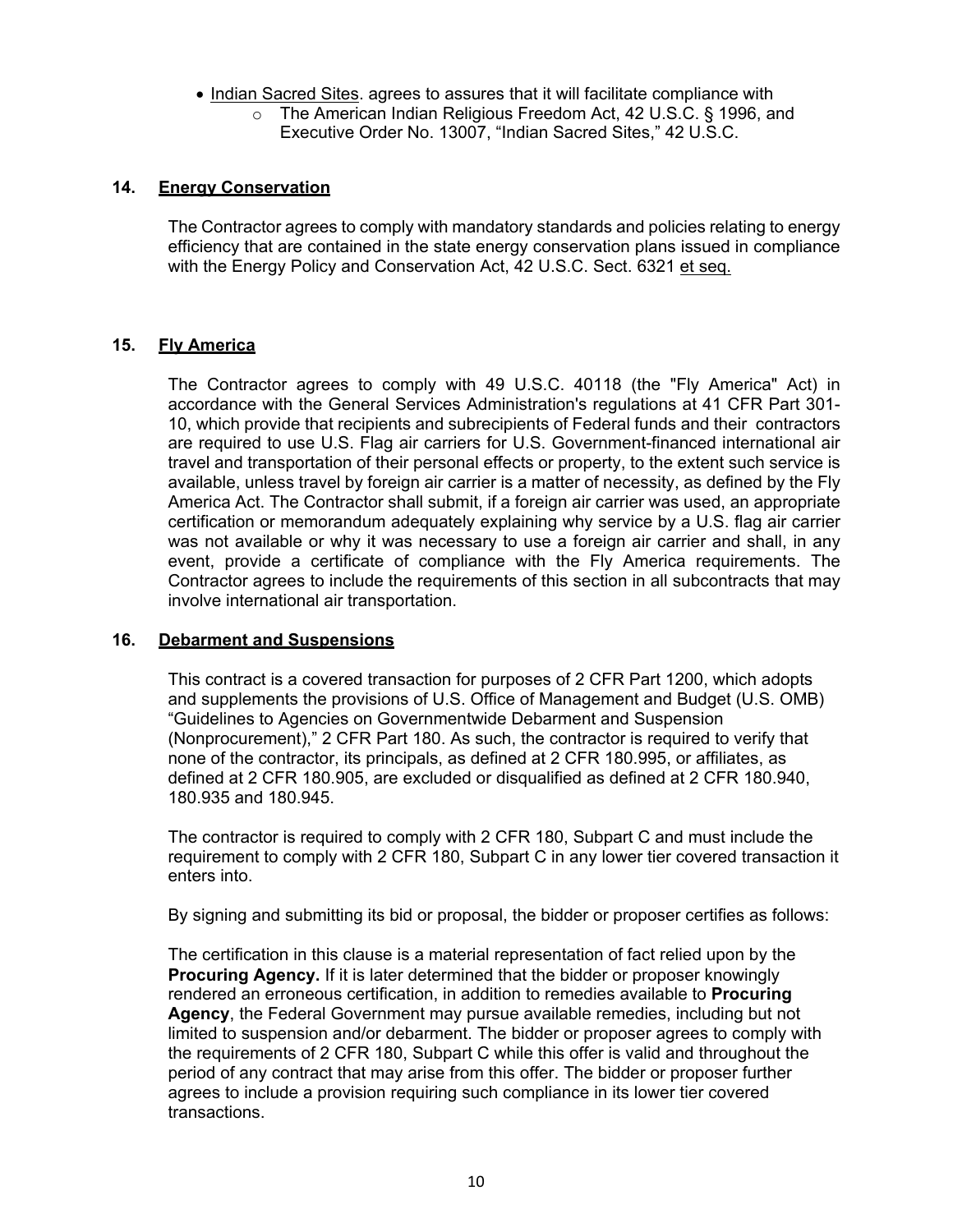The Procuring Agency agrees and assures that its third party contractors and lessees will review the "System for Award Management" at [https://www.sam.gov](http://www.sam.gov/)/ before entering into any sub-agreement, lease or third party contract.

The Procuring Agency will be reviewing all third party contractors under the "System for Award Management" at [https://www.sam.gov/](http://www.sam.gov/) before entering into any contracts.

If the Procuring Agency, recipient, or subrecipient suspends, debars, or takes similar action against a Third Party Participant or individual, the Agency, recipient, or subrecipient will provide immediate written notice to the:

- (a) NCDOT/Public Transportation Division,
- (b) FTA Regional Counsel for the Region in which the Agency is located or implements the Project,
- (c) FTA Project Manager if the Project is administered by FTA Headquarters Office, or
- (d) FTA Chief Counsel.

*The requisite Debarment and Suspension Certification is included as ATTACHMENT B (attach additional statement if necessary) and must be executed for contracts of \$25,000 or more and prior to the award of the contract.*

#### **17. Termination or Cancellation of Contract**

The Owner, by written notice, may terminate this contract, in whole or in part, when it is in the best interest of the project. If this contract is terminated, the Owner shall be liable only for payment under the payment provisions of this contract for services rendered before the effective date of termination.

The Owner may terminate this contract in whole or in part, for the Owner's convenience or because of the failure of the Contractor to fulfill the contract obligations. The Owner shall terminate by delivering to the Contractor a Notice of Termination specifying the nature, extent, and effective date of the termination. Upon receipt of the notice, the Contractor shall (1) immediately discontinue all services affected (unless the notice directs otherwise), and (2) deliver to the Owner all data, drawings, specifications, reports, estimates, summaries, and other information and materials accumulated in performing this contract, whether completed or in process.

If the termination is for the convenience of the Owner shall make an equitable adjustment in the contract price but shall allow no anticipated profit on unperformed services.

If the termination is for failure of the Contractor to fulfill the contract obligations, the Owner may complete the work by issuing another contract or otherwise and the Contractor shall be liable for any additional cost incurred by the Owner.

If, after termination for failure to fulfill contract obligations, it is determined that the Contractor was not in default, the rights and obligations of the parties shall be the same as if the termination had been issued for the convenience of the Owner.

### **18. Breach of Contract**

If the Contractor does not deliver the required services or the Contractor fails to perform in the manner called for in the contract, or if the Contractor fails to comply with any other provisions of the contract, the Owner may terminate this contract for default. Termination shall be effected by serving a notice of termination on the contractor setting forth the manner in which the Contractor is in default. The contractor will only be paid the contract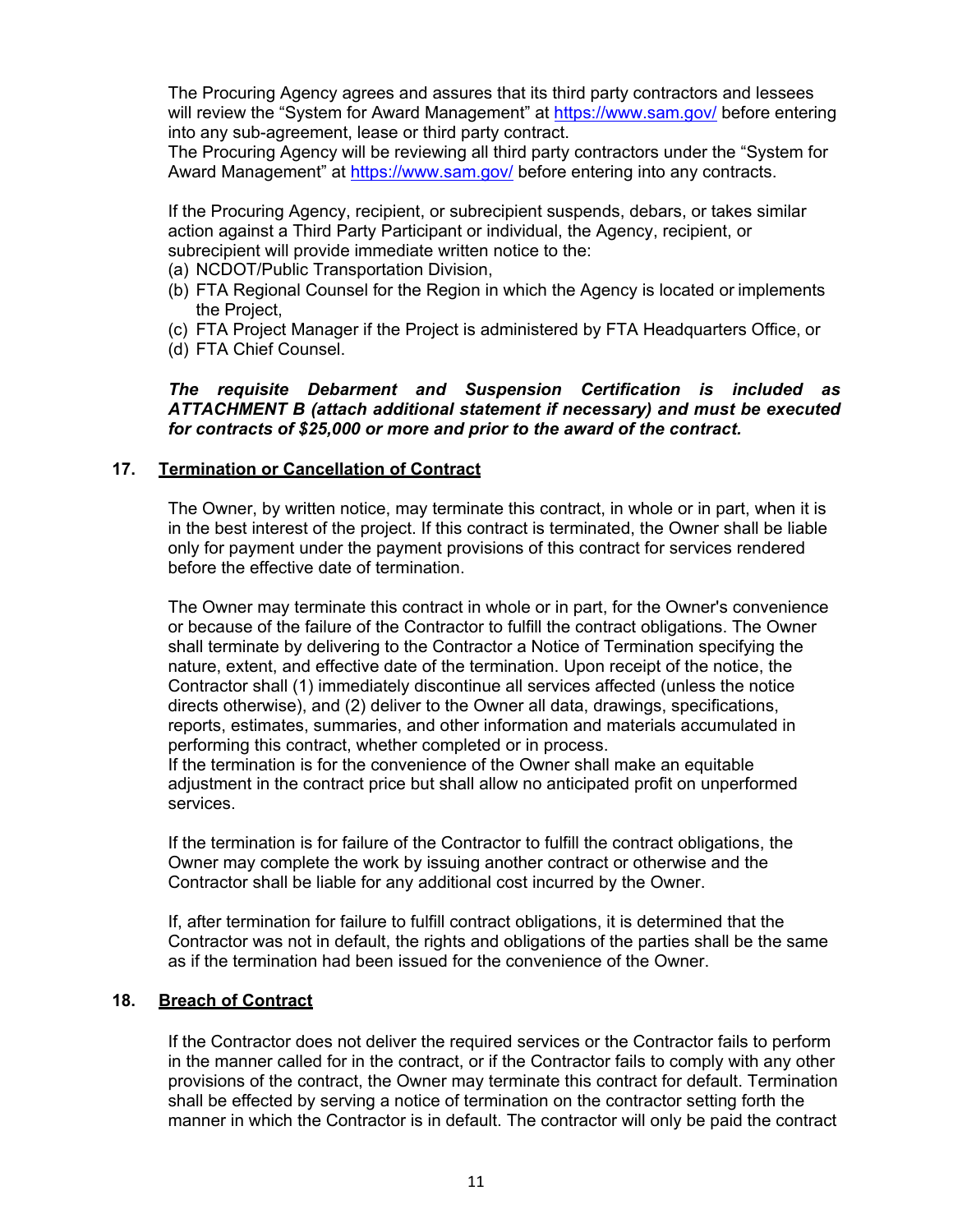price for supplies delivered and accepted, or services performed in accordance with the manner of performance set forth in the contract.

If it is later determined by the Owner that the Contractor had an excusable reason for not performing, such as a strike, fire, or flood, events which are not the fault of or are beyond the control of the Contractor, the Owner, after setting up a new delivery of performance schedule, may allow the Contractor to continue work, or treat the termination as a termination for convenience.

The Owner in its sole discretion may, in the case of a termination for breach or default, allow the Contractor [an appropriately short period of time] in which to cure the defect. In such case, the notice of termination will state the time period in which cure is permitted and other appropriate conditions.

If the Contractor fails to remedy to Owner's satisfaction the breach or default of any of the terms, covenants, or conditions of this Contract within [ten (10) days] after receipt by Contractor of written notice from Owner setting forth the nature of said breach or default, The Owner shall have the right to terminate the Contract without any further obligation to Contractor. Any such termination for default shall not in any way operate to preclude Owner from also pursuing all available remedies against Contractor and its sureties for said breach or default.

If there is credible evidence that a Third Party Participant (Contractor) has submitted a false claim under the False Claims Act, 31 U.S.C. § 3729 *et seq*., or has committed a criminal or civil violation of law pertaining to fraud, conflict of interest, bribery, gratuity, or similar misconduct involving Federal funding, notification of FTA is required.

If a legal matter as described above emerges, the Recipient must promptly notify the U.S. DOT Inspector General, in addition to the FTA Chief Counsel or FTA Regional Counsel for the Region in which the Recipient is located and the NCDOT.

#### **19. Resolution of Disputes**

*Disputes* - Disputes arising in the performance of this Contract which are not resolved by agreement of the parties shall be decided in writing by the authorized representative of the Owner. This decision shall be final and conclusive unless within ten (10) days from the date of receipt of its copy, the Contractor mails or otherwise furnishes a written appeal to the authorized representative of the Owner. In connection with any such appeal, the Contractor shall be afforded an opportunity to be heard and to offer evidence in support of its position. The decision of the authorized representative of the Owner shall be binding upon the Contractor and the Contractor shall abide be the decision.

*Performance During Dispute* - Unless otherwise directed by the Owner, the Contractor shall continue performance under this Contract while matters in dispute are being resolved.

*Claims for Damages* - Should either party to the Contract suffer injury or damage to person or property because of any act or omission of the party or of any of his employees, agents or others for whose acts he is legally liable, a claim for damages therefor shall be made in writing to such other party within a reasonable time after the first observance of such injury of damage.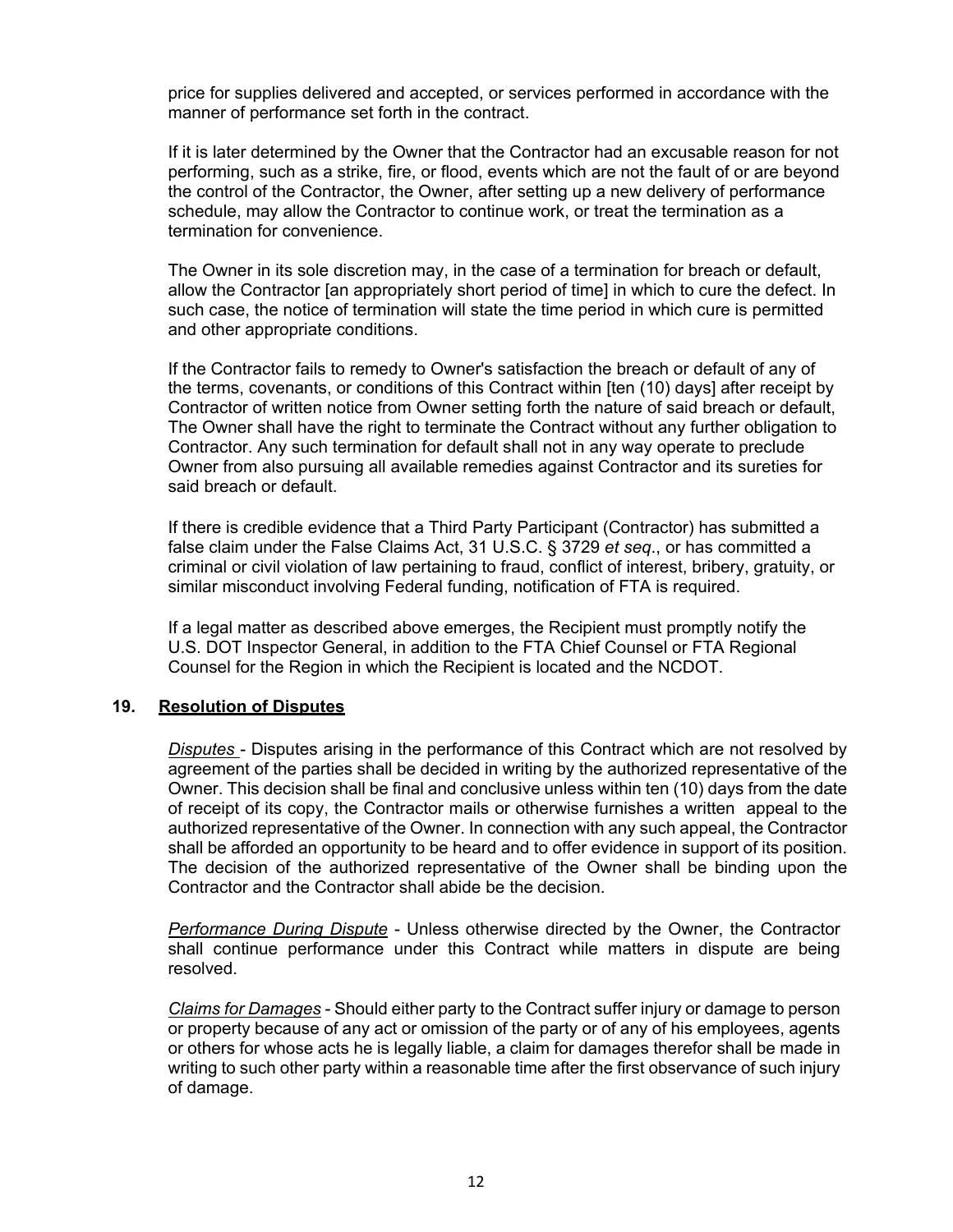*Remedies* - Unless this contract provides otherwise, all claims, counterclaims, disputes and other matters in question between the Owner and the Contractor arising out of or relating to this agreement or its breach will be decided by arbitration if the parties mutually agree, or in a court of competent jurisdiction within the State in which the Owner is located.

*Rights and Remedies* - The duties and obligations imposed by the Contract Documents and the rights and remedies available thereunder shall be in addition to and not a limitation of any duties, obligations, rights and remedies otherwise imposed or available by law. No action or failure to act by the Owner, Architect or

Contractor shall constitute a waiver of any right or duty afforded any of them under the Contract, nor shall any such action or failure to act constitute an approval of or acquiescence in any breach thereunder, except as may be specifically agreed in writing.

# **20. Protest Procedures**

To ensure that protests are received and processed effectively the Purchaser shall provide written bid protest procedures upon request. In all instances information regarding the protest shall be disclosed to the N.C. Department of Transportation (NCDoT). All protest requests and decisions must be in writing. A protester must exhaust all administrative remedies with the Purchaser before pursuing remedies through the NCDoT. Reviews of protests by the NCDoT will be limited to the Purchaser's failure to have or follow its protest procedures, or its failure to review a complaint or protest. An appeal to the NCDoT must be received by the Department within three (3) working days of the date the protester knew or should have known of the violation. An appeal to FTA must be received by the cognizant FTA regional or Headquarters Office within five (5) working days of the date the protester knew or should have known of the violation. Violations of Federal law or regulation will be handled by the complaint process stated within that law or regulation. Violations of State or local law or regulations will be under the jurisdiction of State or local authorities.

# **21. No Federal Government Obligations to Third Parties**

The Purchaser and Contractor acknowledge and agree that, notwithstanding any concurrence by the Federal Government in or approval of the solicitation or award of the underlying contract, absent the express written consent by the Federal Government, the Federal Government is not a party to this contract and shall not be subject to any obligations or liabilities to the Purchaser, Contractor, or any other party (whether or not a party to that contract) pertaining to any matter resulting from the underlying contract. The Contractor agrees to include the above clause in each subcontract financed in whole or in part with Federal assistance provided by FTA. It is further agreed that the clause shall not be modified, except to identify the subcontractor who will be subject to its provisions.

### **22. False or Fraudulent Statements or Claims**

(1) The Contractor acknowledges that the provisions of the Program Fraud Civil Remedies Act of 1986, as amended, 31 U.S.C. §3801 et seq. and U.S. DOT regulations, "Program Fraud Civil Remedies," 49 C.F.R. Part 31, apply to its activities in connection with this Project. Accordingly, upon execution of the underlying contract or agreement the Contractor certifies or affirms the truthfulness and accuracy of any statement it has made, it makes, it may make, or causes to be made, pertaining to the underlying contract or the FTA assisted project for which this contract work is being performed. In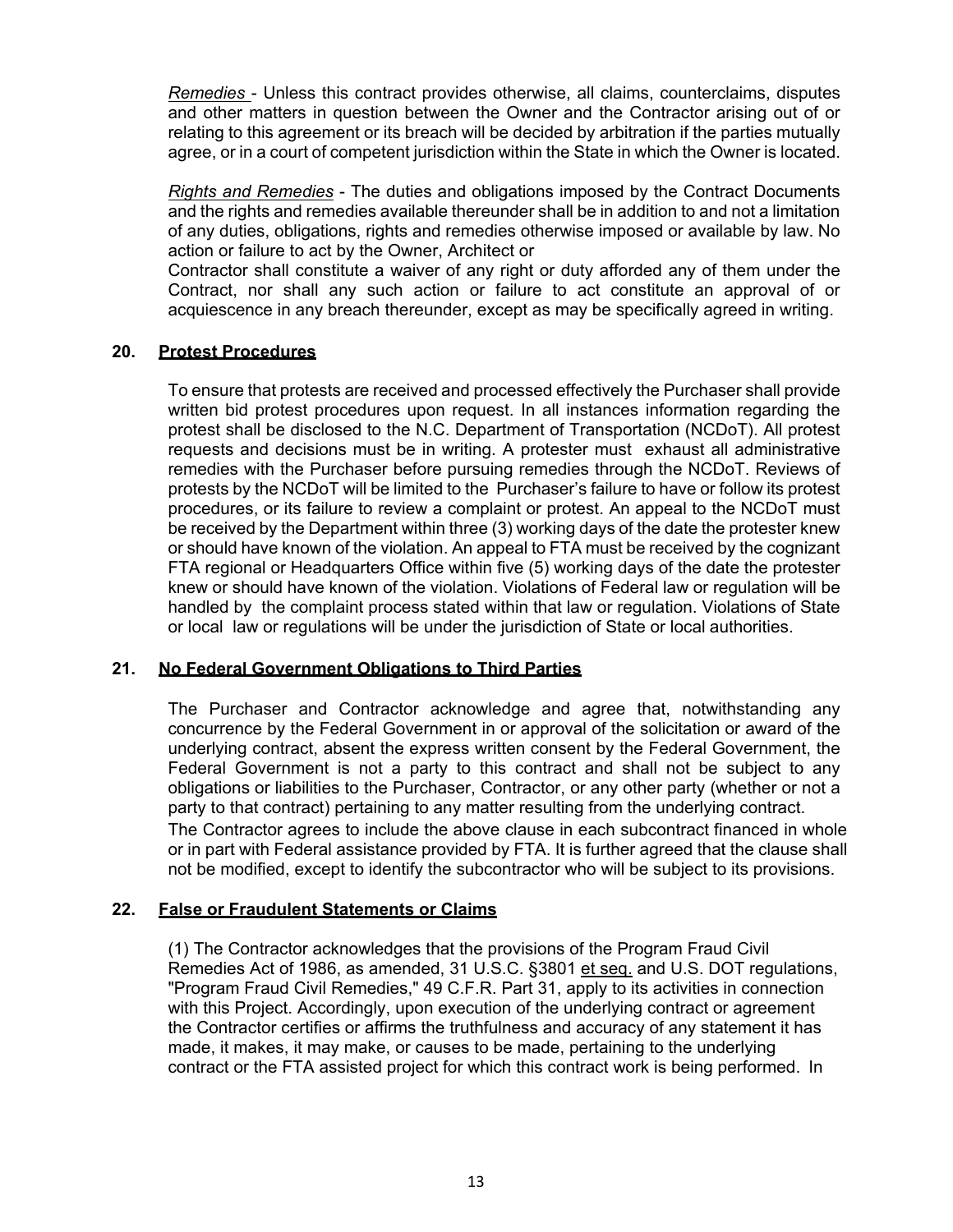addition to other penalties that may apply, the Contractor also acknowledges that if it makes a false, fictitious, or fraudulent claim, statement, submission, or certification to the Federal Government, the Federal Government reserves the right to impose the penalties of the Program Fraud Civil Remedies Act of 1986, as amended, on the Contractor to the extent the Federal Government deems appropriate.

(2) The Contractor also acknowledges that if it makes a false, fictitious, or fraudulent claim, statement, submission, certification, assurance or representation to the Federal Government or includes a false, fictitious, or fraudulent statement or representation in any agreement involving a project authorized under 49 U.S.C. chapter 53 or any other Federal statute, the Federal Government reserves the right to impose on the Contractor the penalties of 18 U.S.C. § 1001 or other applicable Federal statute to the extent the Federal Government deems appropriate.

(3) The Contractor agrees to include the above two clauses in each subcontract financed in whole or in part with Federal assistance provided by FTA. It is further agreed that the clauses shall not be modified, except to identify the subcontractor who will be subject to the provisions.

# **23. Record Retention and Access to Records and Reports**

The Contractor agrees to permit, and require its subcontractors to permit, the U.S. Secretary of Transportation, and the Comptroller General of the United States, and, to the extent appropriate, the State, or their authorized representatives, upon their request to inspect all Project work, materials, payrolls, and other data, and to audit the books, records, and accounts of the Contractor and its subcontractors pertaining to the Project, as required by 49 U.S.C. § 5325(g).

Contractor also agrees, pursuant to 49 C.F.R. 633.17 to provide the FTA Administrator or his authorized representatives including any PMO Contractor access to Contractor's records and construction sites pertaining to a major capital project, defined at 49 U.S. D. 5302(a)1, which is receiving federal financial assistance through the programs described at 49 U.S.C. 5303, 5307, 5309, 5310, 5311, 5316, or 5317.

The Contractor agrees to permit any of the foregoing parties to reproduce by any means whatsoever or to copy excerpts and transcriptions as reasonably needed.

The State of North Carolina, Office of the State Auditor, now requires that all records now be retained for five (5) years after that date of termination or expiration of this contract, except in the event of litigation or settlement of claims arising from the performance of this contract, in which case Contractor agrees to maintain same until the Purchaser, the FTA Administrator, the Comptroller General, or any of their duly authorized representatives have disposed of all such litigation, appeals, claims or exceptions related thereto.

#### **24. Patents and Rights in Data**

A. Rights in Data - These following requirements apply to each contract involving experimental, developmental, or research work: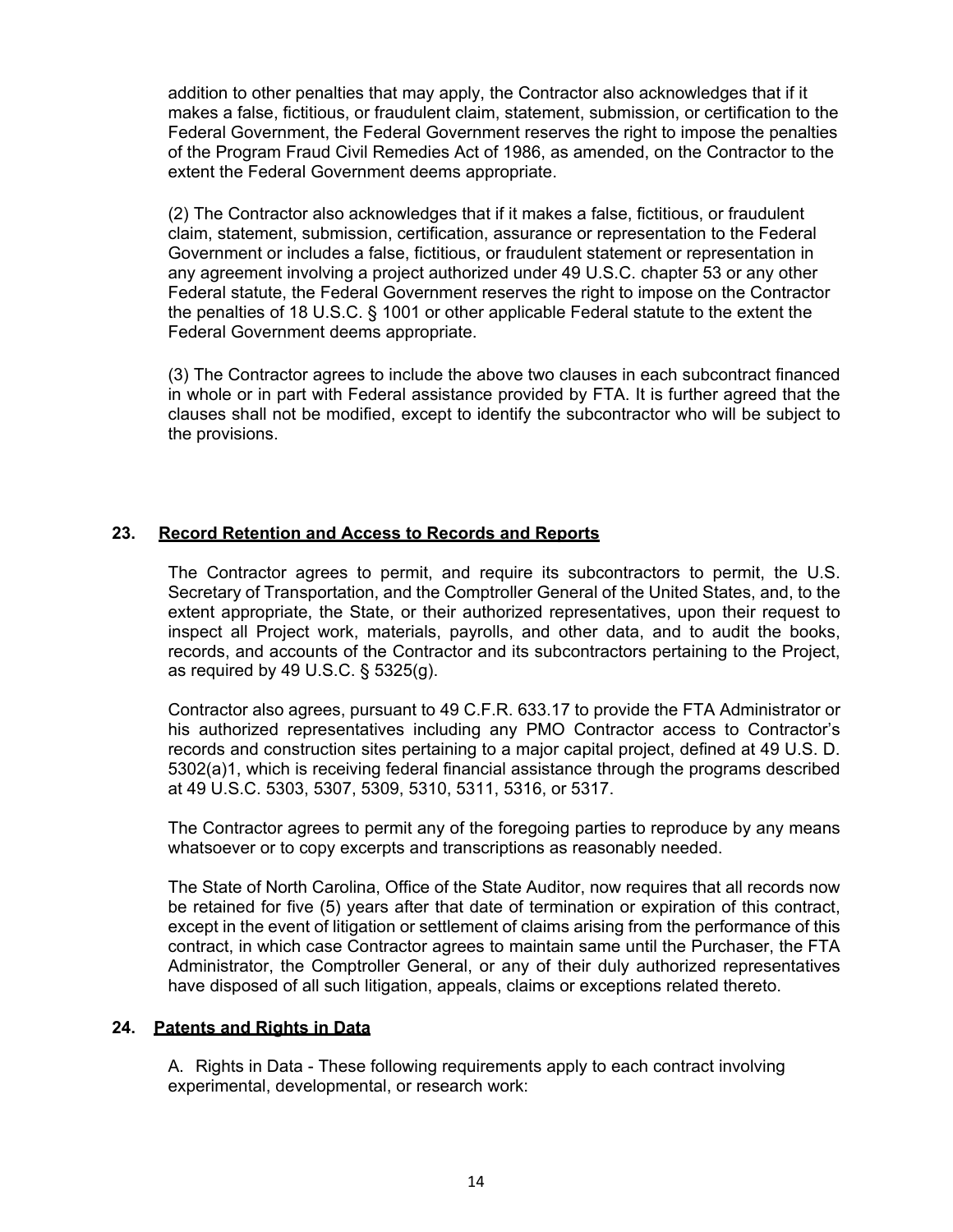(1) The term "subject data" used in this clause means recorded information, whether or not copyrighted, that is delivered or specified to be delivered under the contract. The term includes graphic or pictorial delineation in media such as drawings or photographs; text in specifications or related performance or design-type documents; machine forms such as punched cards, magnetic tape, or computer memory printouts; and information retained in computer memory. Examples include, but are not limited to: computer software, engineering drawings and associated lists, specifications, standards, process sheets, manuals, technical reports, catalog item identifications, and related information. The term "subject data" does not include financial reports, cost analyses, and similar information incidental to contract administration.

(2) The following restrictions apply to all subject data first produced in the performance of the contract to which this Attachment has been added:

(a) Except for its own internal use, the Purchaser or Contractor may not publish or reproduce subject data in whole or in part, or in any manner or form, nor may the Purchaser or Contractor authorize others to do so, without the written consent of the Federal Government, until such time as the Federal Government may have either released or approved the release of such data to the public; this restriction on publication, however, does not apply to any contract with an academic institution.

(b) In accordance with 49 C.F.R. § 18.34 and 49 C.F.R. § 19.36, the Federal Government reserves a royalty-free, non-exclusive and irrevocable license to reproduce, publish, or otherwise use, and to authorize others to use, for "Federal Government purposes", any subject data or copyright described in subsections (2)(b)l and (2)(b)2 of this clause below. As used in the previous sentence, "for Federal Government purposes," means use only for the direct purposes of the Federal Government. Without the copyright owner's consent, the Federal Government may not extend its Federal license to any other party.

1. Any subject data developed under that contract, whether or not a copyright has been obtained; and

2. Any rights of copyright purchased by the Purchaser or Contractor using Federal assistance in whole or in part provided by FTA.

(c) When FTA awards Federal assistance for experimental, developmental, or research work, it is FTA's general intention to increase transportation knowledge available to the public, rather than to restrict the benefits resulting from the work to participants in that work. Therefore, unless FTA determines otherwise, the Purchaser and the Contractor performing experimental developmental, or research work required by the underlying contract to which this Attachment is added agrees to permit FTA to make available to the public, either FTA's license in the copyright to any subject data developed in the course of that contract, or a copy of the subject data first produced under the contract for which a copyright has not been obtained. If the experimental, developmental, or research work, which is the subject of the underlying contract, is not completed for any reason whatsoever, all data developed under that contract shall become subject data as defined in subsection (a) of this clause and shall be delivered as the Federal Government may direct. This subsection (e), however, does not apply to adaptations of automatic data processing equipment or programs for the Purchaser or Contractor's use whose costs are financed in whole or in part with Federal assistance provided by FTA for transportation capital projects.

(d) Unless prohibited by state law, upon request by the Federal Government, the Purchaser and the Contractor agree to indemnify, save, and hold harmless the Federal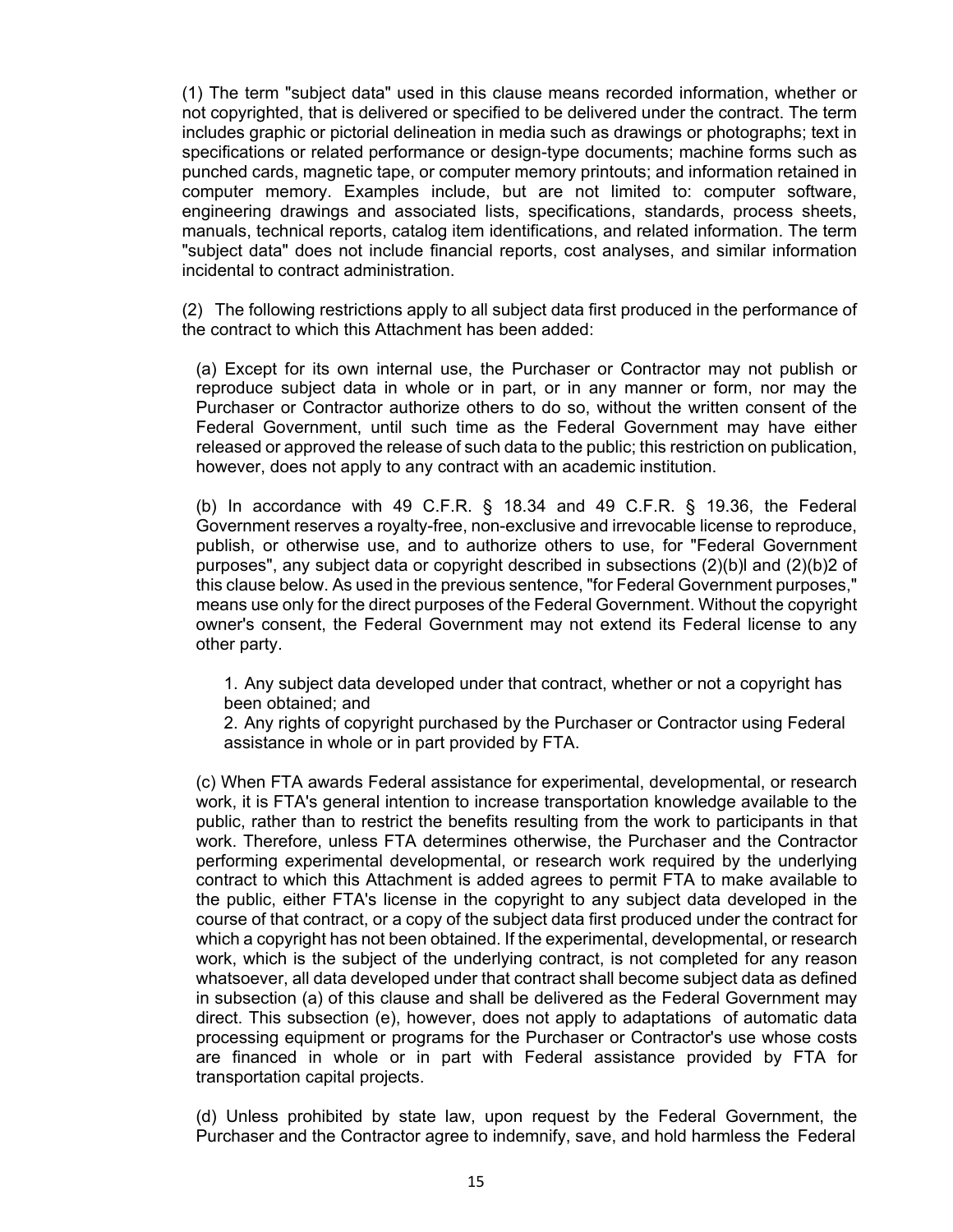Government, its officers, agents, and employees acting within the scope of their official duties against any liability, including costs and expenses, resulting from any willful or intentional violation by the -Purchaser or Contractor of proprietary rights, copyrights, or right of privacy, arising out of the publication, translation, reproduction, delivery, use, or disposition, of any data furnished under that contract. Neither the Purchaser nor the Contractor shall be required to indemnify the Federal Government for any such liability arising out of the wrongful act of any employee, official, or agents, of the Federal Government.

(e) Nothing contained in this clause on rights in data shall imply a license to the Federal Government under any patent or be construed as affecting the scope of any license or other right otherwise granted to the Federal Government under any patent.

(f) Data developed by the Purchaser or Contractor and financed entirely without using Federal assistance provided by the Federal Government that has been incorporated into work required by the underlying contract to which this Attachment has been added is exempt from the requirements of subsections (b), (c), and (d) of this clause, provided that the Purchaser or Contractor identifies that data in writing at the time of delivery of the contract work

(g) Unless FTA determines otherwise, the Contractor agrees to include these requirements in each subcontract for experimental, developmental, or research work financed in whole or in part with Federal assistance provided by FTA.

(3) Unless the Federal Government later makes a contrary determination in writing, irrespective of the Contractor's status (i.e., a large business, small business, state government or state instrumentality, local government, nonprofit organization, institution of higher education, individual, etc.), the Purchaser and the Contractor agree to take the necessary actions to provide, through FTA, those rights in that invention due the Federal Government as described in U.S. Department of Commerce regulations, "Rights to Inventions Made by Nonprofit Organizations and Small Business Firms Under Government Grants, Contracts and Cooperative Agreements," 37 C.F.R. Part 401.

(4) Therefore, when the Project is completed, the Contractor agrees to provide a Project report that FTA may publish or make available for publication on the Internet. In addition, the Contractor agrees to provide other reports pertaining to the Project that FTA may request. The Contractor agrees to identify clearly any specific confidential, privileged, or proprietary information it submits to FTA.

(5) The Contractor also agrees to include these requirements in each subcontract for experimental, developmental, or research work financed in whole or in part with Federal assistance provided by FTA.

B. Patent Rights - These following requirements apply to each contract involving experimental, developmental, or research work:

(1) General - If any invention, improvement, or discovery is conceived or first actually reduced to practice in the course of or under the contract to which this Attachment has been added, and that invention, improvement, or discovery is patentable under the laws of the United States of America or any foreign country, the Purchaser and Contractor agree to take actions necessary to provide immediate notice and a detailed report to the party at a higher tier until FTA is ultimately notified.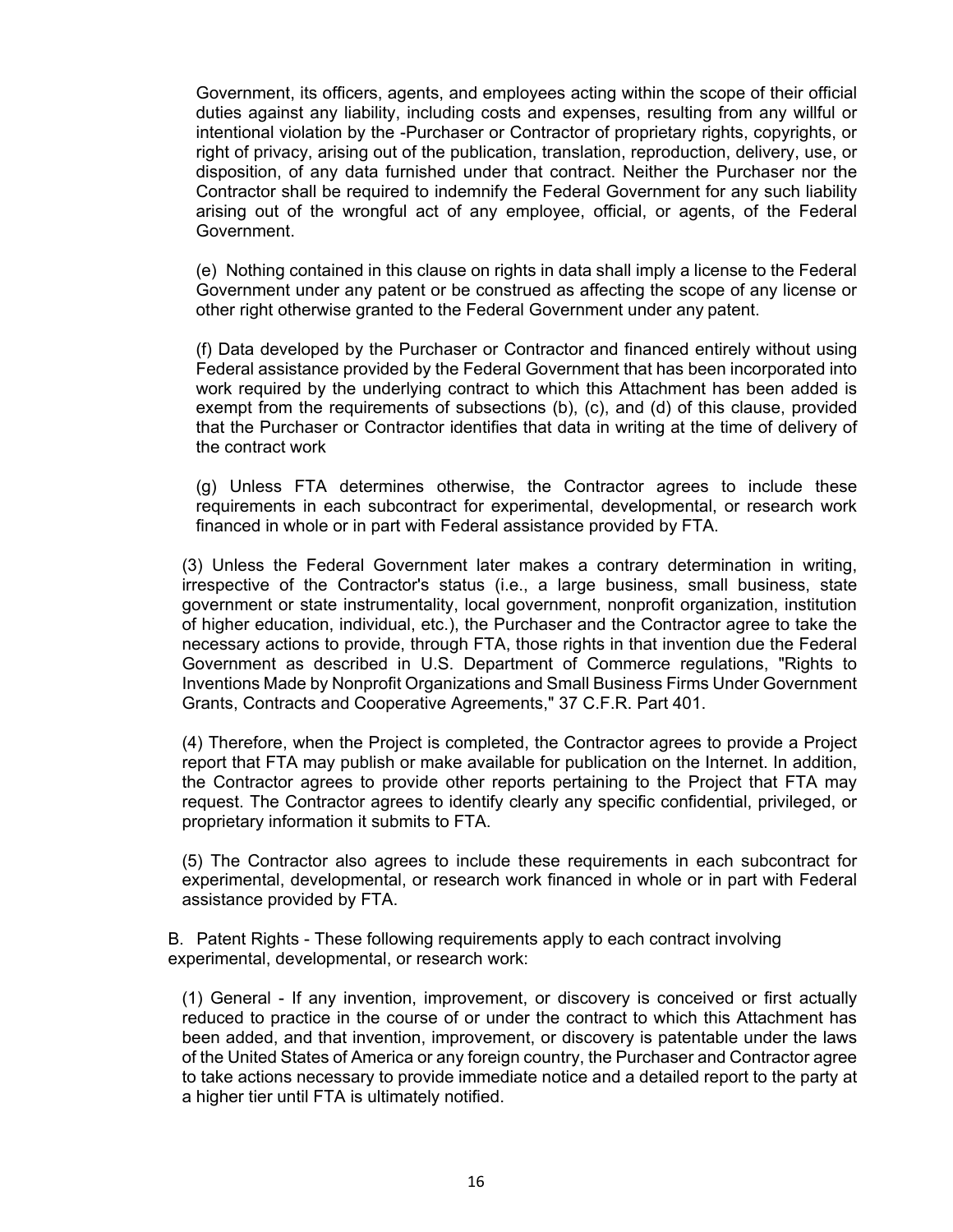(2) Unless the Federal Government later makes a contrary determination in writing, irrespective of the Contractor's status (a large business, small business, state government or state instrumentality, local government, nonprofit organization, institution of higher education, individual), the Purchaser and the Contractor agree to take the necessary actions to provide, through FTA, those rights in that invention due the Federal Government as described in U.S. Department of Commerce regulations, "Rights to Inventions Made by Nonprofit Organizations and Small Business Firms Under Government Grants, Contracts and Cooperative Agreements," 37 C.F.R. Part 401.

*(3)* The Contractor also agrees to include the requirements of this clause in each subcontract for experimental, developmental, or research work financed in whole or in part with Federal assistance provided by FTA. *(applicable to Research & Development projects)*

### **25. Privacy**

To the extent that the Contractor, or its subcontractors, if any, or any to their respective employees administer any system of records on behalf of the Federal Government, Contractor agrees to comply with, and assure the compliance of its subcontractors, if any, with the information restrictions and other applicable requirements of the Privacy Act of 1974, as amended, 5 U.S.C. Sect. 552, (the Privacy Act).

The Contractor shall obtain the express consent of the Department and the Federal Government before the Contractor, and any subcontractors, or any of their respective employees operate a system of records on behalf of the Federal Government. Failure to do so may result in termination of the Contract and civil and criminal penalties for violation of the Privacy Act.

The Contractor also agrees to include these requirements in each subcontract to administer any system of records on behalf of the Federal Government financed in whole or in part with Federal assistance provided by FTA.

#### **26. National Intelligent Transportation Systems Architecture and Standards**

To the extent applicable, the Contractor agrees to conform to the National Intelligent Transportation Systems (ITS) Architecture and Standards requirements of 23 U.S.C. § 517(d), as amended by MAP-21, and follow the provisions of FTA Notice, "FTA National ITS Architecture Policy on Transit Projects," 66 *Fed. Reg.* 1455 *et seq*., January 8, 2001, and any other implementing directives FTA may issue at a later date, except to the extent FTA determines otherwise in writing. *(applicable to ITS projects)*

#### **27. Architectural, Engineering or Related Services**

In accordance with 49 U.S.C. § 5325(b), the Contractor agrees to comply with the following requirements pertaining to the procurement of architectural engineering or related services that will be financed with Federal assistance authorized under 49 U.S.C. chapter 53 or required by Federal law to be administered in accordance with 49 U.S.C. chapter 53:

(1) When procuring architectural engineering, or related services, the Contractor agrees that it and its subcontractors at any tier will:

(a) Negotiate for architectural engineering or related services in the same manner as a contract for architectural engineering, or related services is negotiated under chapter 11 of Title 40, United States Code, or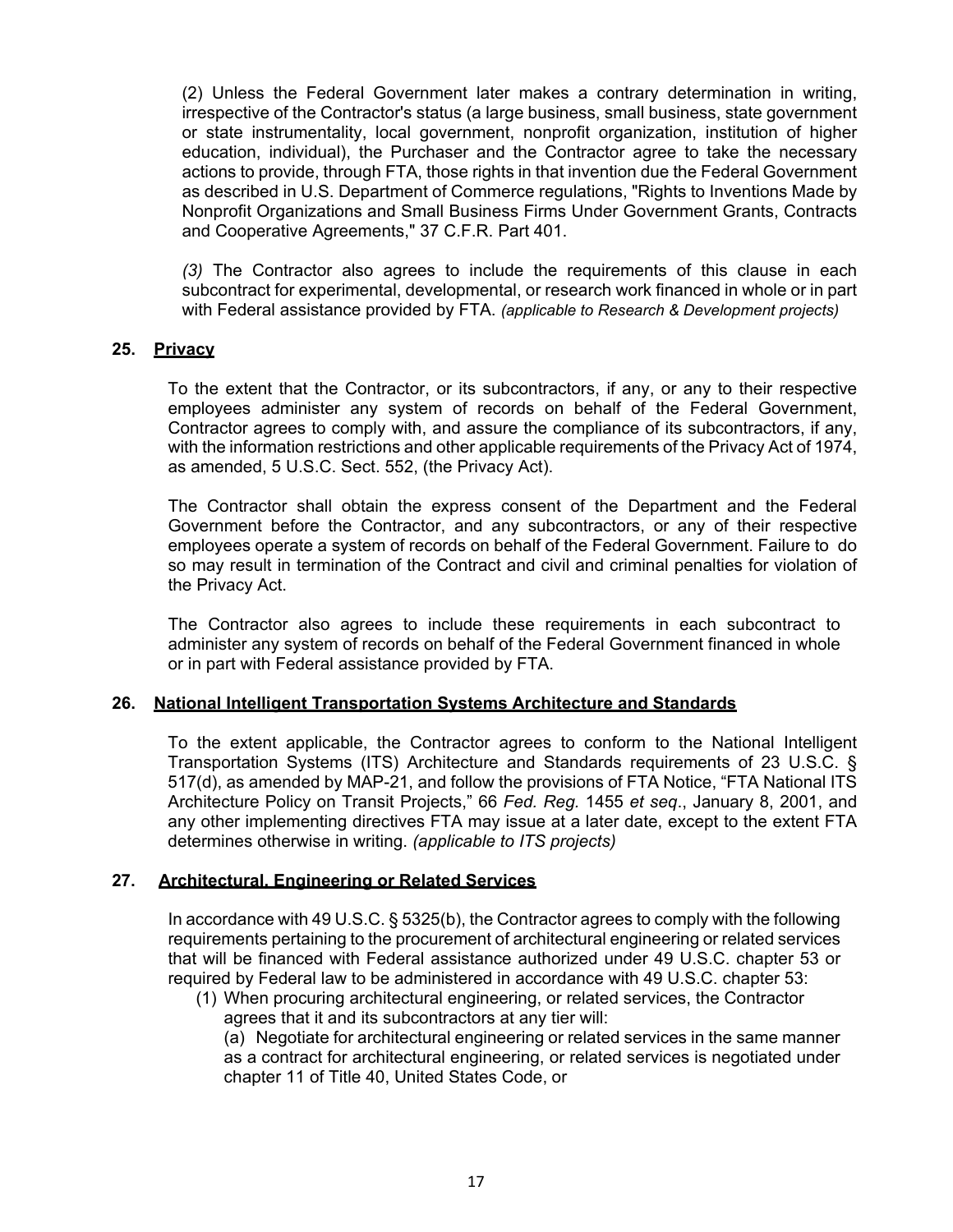(b) Comply with an equivalent State qualifications-based requirement for contracting for architectural engineering, or related services, provided the State has adopted by law such requirement before August 10, 2005.

(2) Upon awarding a contract for architectural engineering or related services, the Contractor agrees that it and its subcontractors at any tier will:

(a) Perform and audit the third party contract or the third party subcontract in compliance with the cost principles of the FAR as set forth in 48 C.F.R. Part 31.

(b) Accept the indirect cost rates established by a cognizant Federal or State government agency in accordance with the FAR for one-year applicable accounting periods, if those rates are not currently under dispute.

(c) Will use indirect cost rates accepted by a cognizant Federal or State government agency for contract or subcontract for purposes of contract estimation, negotiation, administration, reporting, and contract payment without limitation by administrative or de facto ceilings, and

(d) In compliance with 49 U.S.C.  $\S$  5325(b)(2)(D), agrees and assures that it and the members of any group of entities sharing cost or rate data described in section 17.r(2)(c) of this Master Agreement shall:

1. Notify any affected firm before requesting or using that data,

2. Maintain the confidentiality of that data, and assure that it is not accessible or provided to others, and

3. Not disclose that data under any circumstances if doing so is prohibited by 49 U.S.C. § 5325(b) or other law.

# **28. Seismic Safety**

The contractor agrees that any new building or addition to an existing building will be designed and constructed in accordance with the Earthquake Hazards Reduction Act of 1977, as amended, 42 U.S.C. § 7701 *et seq*., and the standards for Seismic Safety required in Department of Transportation Seismic Safety Regulations 49 C.F.R. Part 41, specifically, 49 C.F.R. § 41.117. The contractor also agrees to certify to the extent required by the regulation to ensure that all work performed under this contract including work performed by a subcontractor is in compliance with the standards required by the Seismic Safety Regulations and that the certification of compliance issued on the project and will facilitate and follow Executive Order No. 12699, "Seismic Safety of Federal and Federally-Assisted or Regulated New Building Construction," 42 U.S.C. § 7704 note, except as the Federal Government determines otherwise in writing. *(applicable to A&E contracts)*

# **29. Supervision of Construction**

Competent and adequate engineering supervision will be maintained at the construction site of the Project to ensure that the completed work conforms to the approved plans and specifications. *(applicable to A&E contracts)*

# **30. State and Local Disclaimer**

The use of many of the suggested clauses are not governed by Federal law, but are significantly affected by State law. The language of the suggested clauses may need to be modified depending on state law, and that before the suggested clauses are used in the grantees procurement documents, the grantees should consult with their local attorney.

# **31. Incorporation of Federal Transit Administration (FTA) Terms**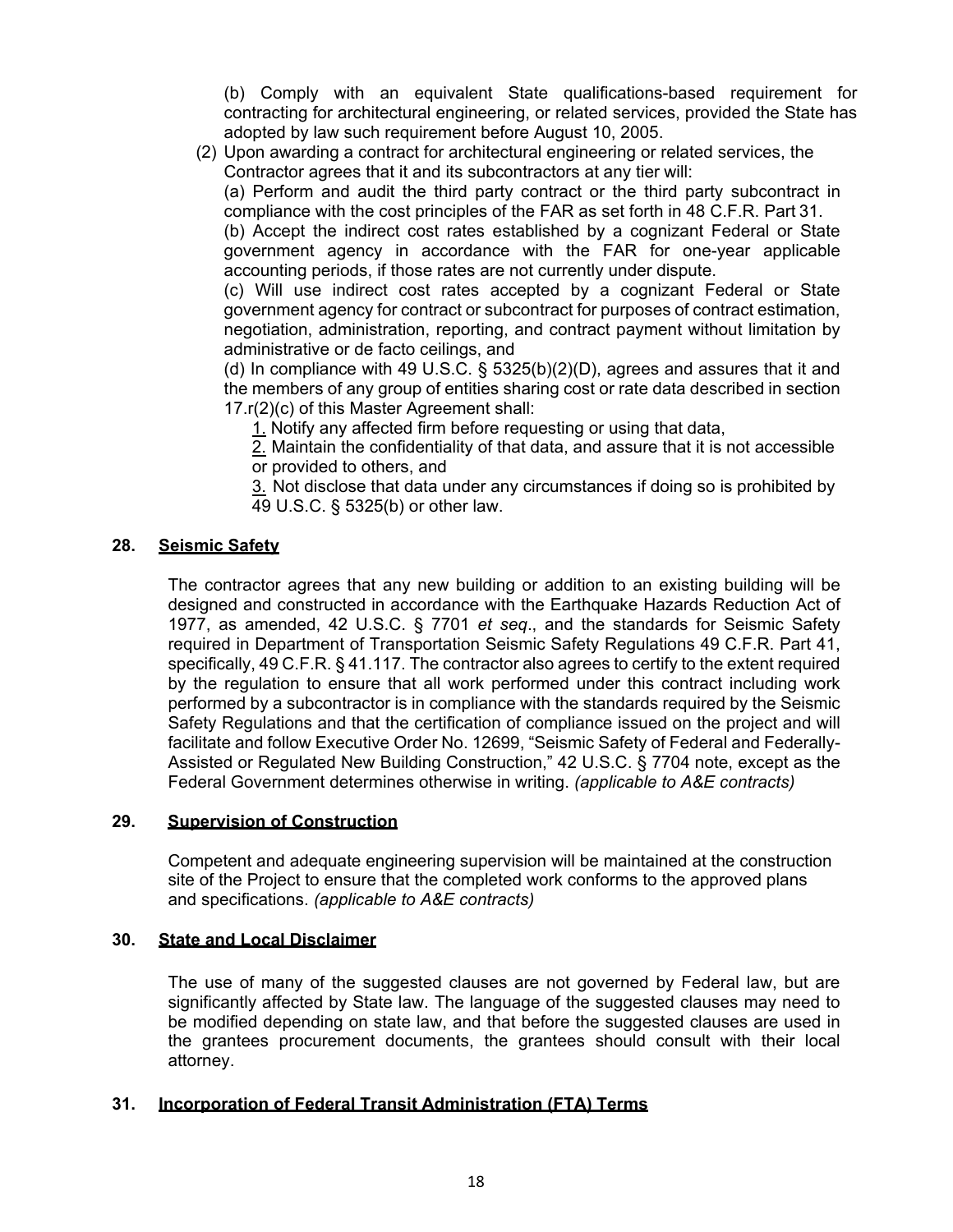The preceding provisions include, in part, certain Standard Terms and Conditions required by DOT, whether or not expressly set forth in the preceding contract provisions. All contractual provisions required by DOT, as set forth in FTA Circular 4220.1F, dated November 1, 2008, are hereby incorporated by reference. Anything to the contrary herein notwithstanding, all FTA mandated terms shall be deemed to control in the event of a conflict with other provisions contained in this Agreement. The Contractor shall not perform any act, fail to perform any act, or refuse to comply with any (name of grantee) requests which would cause (name of grantee) to be in violation of the FTA terms and conditions.

### **32. Hold Harmless**

Except as prohibited or otherwise limited by State law, the Contractor agrees to indemnify, save, and hold harmless the Owner of this Contract and its officers, agents, and employees acting within the scope of their official duties against any liability, including all claims, losses, costs and expenses accruing or resulting to any other person, firm, or corporation furnishing or supplying work, services, materials, or supplies in connection with the performance of this contract, and from any and all claims and losses accruing or resulting to any person, firm, or corporation that may be injured or damaged by the contractor or subcontractor in the performance of this contract and that are attributable to the negligence or intentionally tortuous acts of the contractor.

The Contractor represents and warrants that it shall make no claim of any kind or nature against the Owner or it's agents who are involved in the delivery or processing of contractor goods to the Owner. The representation and warranty in the preceding sentence shall survive the termination or expiration of this contract.

# **33. Safe Operation of Motor Vehicles**

#### a. Seat Belt Use.

Pursuant to Executive Order No. 13043, April 16, 1997, 23 U. S. C. § 402, the Contractor is encouraged to adopt and promote on-the-job seat belt use policies and programs for its employees and other personnel that operate company-owned, rented, or personallyoperated vehicles and include this provision in any third party subcontracts, leases or similar documents in connection with this project.

# b. Distracted Driving, Including Texting While Driving.

Consistent with Executive Order No. 13513, "Federal Leadership on Reducing Text Messaging While Driving," October 1, 2009, 23 U.S.C. Section 402 note, and DOT Order 3902.10, "Text Messaging While Driving," December 30, 2009, FTA encourages each third party contractor to promote policies and initiatives for its employees and other personnel that adopt and promote safety policies to decrease crashes by distracted drivers, including policies to ban text messaging while driving, and to include this provision in any third party subcontract leases or similar documents in connection with this project.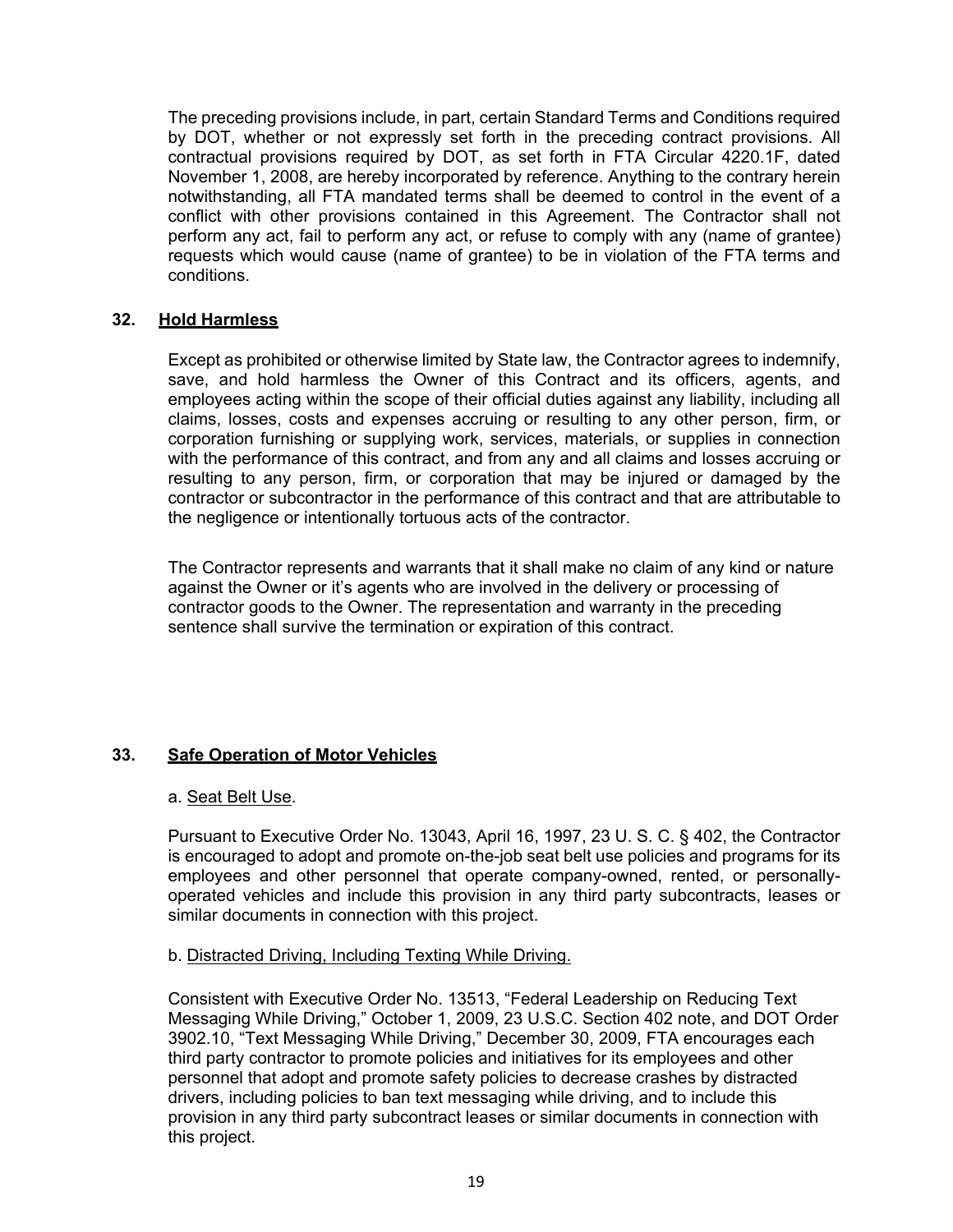- c. Safety. The Contractor is encouraged to:
	- (a) Adopt and enforce workplace safety policies to decrease crashes caused by distracted drivers including policies to ban text messaging while driving—

Company-owned or rented vehicles; Privately-owned vehicles when on official Project related business or when performing any work for or on behalf of the Project; or any vehicle, on or off duty, and using an electronic device.

- (b) Education, awareness, and other outreach to employees about the safety risks associated with texting while driving.
- c. Definitions
	- (1) "Driving" means operating a motor vehicle on a roadway, including while temporarily stationary because of traffic, a traffic light, stop sign, or otherwise. "Driving" does not include being in your vehicle (with or without the motor running) in a location off the roadway where it is safe and legal to remain stationary.
	- (2) "Text Messaging" means reading from or entering data into any handheld or other electronic device, including for the purpose of short message service texting, emailing, instant messaging, obtaining navigational information, or engaging in any other form of electronic data retrieval or electronic data communication. The term does not include the use of a cell phone or other electronic device for the limited purpose of entering a telephone number to make an outgoing call or answer an incoming call, unless the practice is prohibited by State or local law.

#### **34. Metric System**

To the extent required by U.S. DOT or FTA, the Contractor agrees to use the metric system of measurement in its Contract activities as may be required by 49 U.S.C. Sect. 205a et seq.; Executive Order No. 12770, "Metric Usage in Federal Government Programs," 15 U.S.C. Sect. 205a; and other regulations, guidelines and policies issued by U.S. DOT or FTA. To the extent practicable and feasible, the Contractor agrees to accept products and services with dimensions expressed in the metric system of measurement.

# **35. Geographic Information and Related Spatial Data.**

In accordance with U.S. OMB Circular A-16, "Coordination of Geographic Information and Related Spatial Data Activities," August 19, 2002, and OMB Circular A-16, Supplemental Guidance "Geospatial Line of Business," November 10, 2010, the Contractor agrees to implement this Project so that any activities involving spatial data and geographic information systems activities financed directly or indirectly, in whole or in part, by Federal assistance, are consistent with the National Spatial Data Infrastructure promulgated by the Federal Geographic Data Committee, except to the extent that FTA determines otherwise in writing.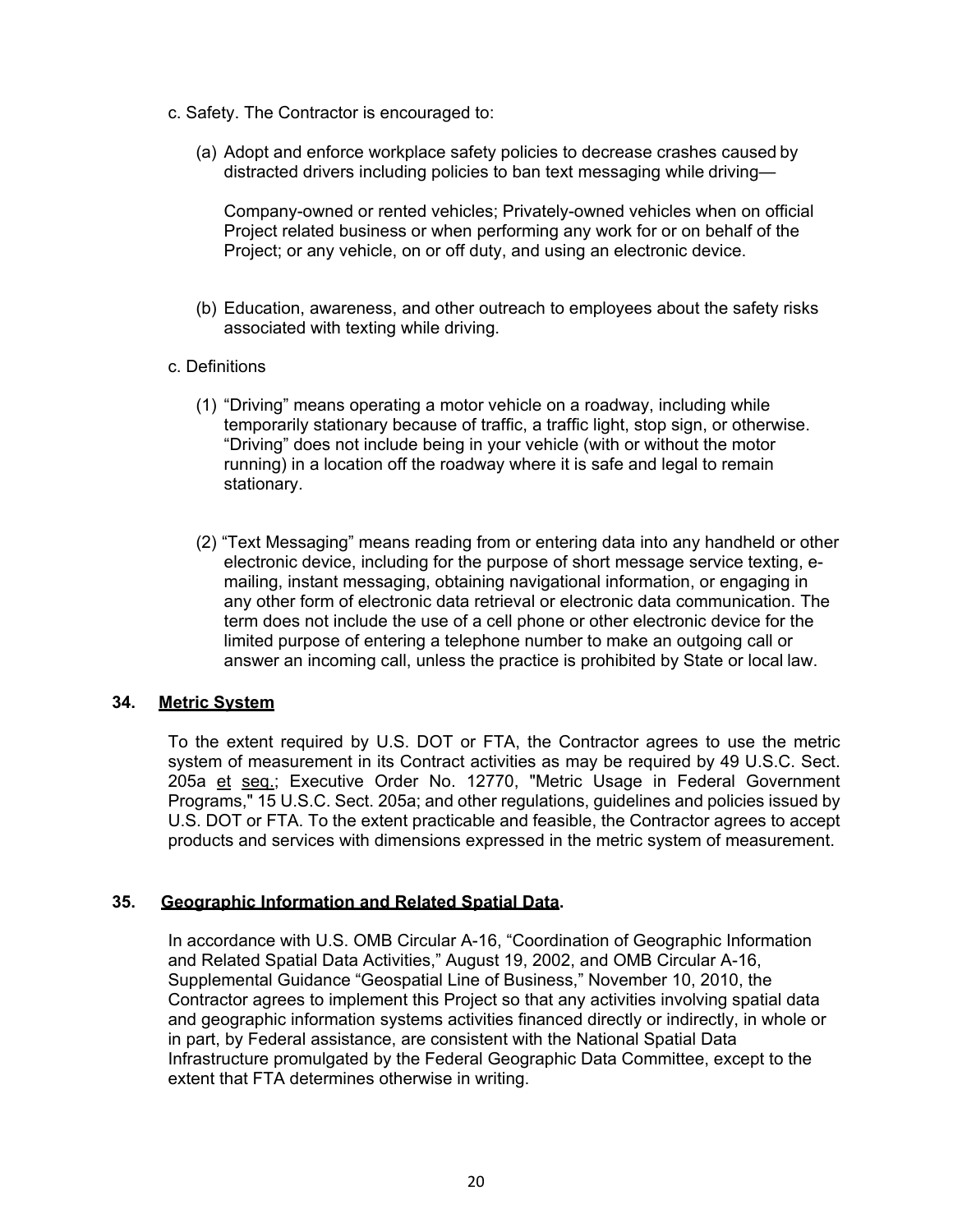# **36. Exclusionary or Discriminatory Specifications or Requirements**

The Contractor agrees that it will comply with the requirements of 49 U.S.C. Sect. 5325(h) by refraining from using any funds derived from FTA in performance of this Contract to support any sub-contracts using exclusionary or discriminatory specifications or requirements.

### **37. North Carolina State Ethics Requirement**

Pursuant to Governor Perdue's Executive Order # 24, this section should be included in the terms and conditions of all contracts let by the Governor's Cabinet Agencies and the Office of the Governor:

- 1) "By Executive Order 24, issued by Governor Perdue, and N.C. G.S.§ 133-32, it is unlawful for any vendor or contractor ( i.e. architect, bidder, contractor, construction manager, design professional, engineer, landlord, offeror, seller, subcontractor, supplier, or vendor), to make gifts or to give favors to any State employee of the Governor's Cabinet Agencies (i.e., Administration, Commerce, Correction, Crime Control and Public Safety, Cultural Resources, Environment and Natural Resources, Health and Human Services, Juvenile Justice and Delinquency Prevention, Revenue, Transportation, and the Office of the Governor). This prohibition covers those vendors and contractors who:
	- (1) have a contract with a governmental agency; or
	- (2) have performed under such a contract within the past year; or
	- (3) anticipate bidding on such a contract in the future.

For additional information regarding the specific requirements and exemptions, vendors and contractors are encouraged to review Executive Order 24 and G.S. Sec. 133-32.

Executive Order 24 also encouraged and invited other State Agencies to implement the requirements and prohibitions of the Executive Order to their agencies. Vendors and contractors should contact other State Agencies to determine if those agencies have adopted Executive Order 24."

To be added near the signature portion of all contracts let by the Governor's Cabinet Agencies and the Office of the Governor:

"N.C.G.S. § 133-32 and Executive Order 24 prohibit the offer to, or acceptance by, any State Employee of any gift from anyone with a contract with the State, or from any person seeking to do business with the State. By execution of any response in this procurement, you attest, for your entire organization and its employees or agents, that you are not aware that any such gift has been offered, accepted, or promised by any employees of your organization."

#### **38. Sensitive Security Information**

Each third party contractor must protect, and take measures to ensure that its subcontractors at each tier protect, "sensitive security information" made available during the administration of a third party contract or subcontract to ensure compliance with "The Homeland Security Act", as amended, specifically 49 U.S.C. Section 40119(b), The Aviation and Transportation Security Act, as amended, 49 U.S.C. § 114(r), U.S. DOT regulations, "Protection of Sensitive Security Information," 49 C.F.R. part 15, and U.S.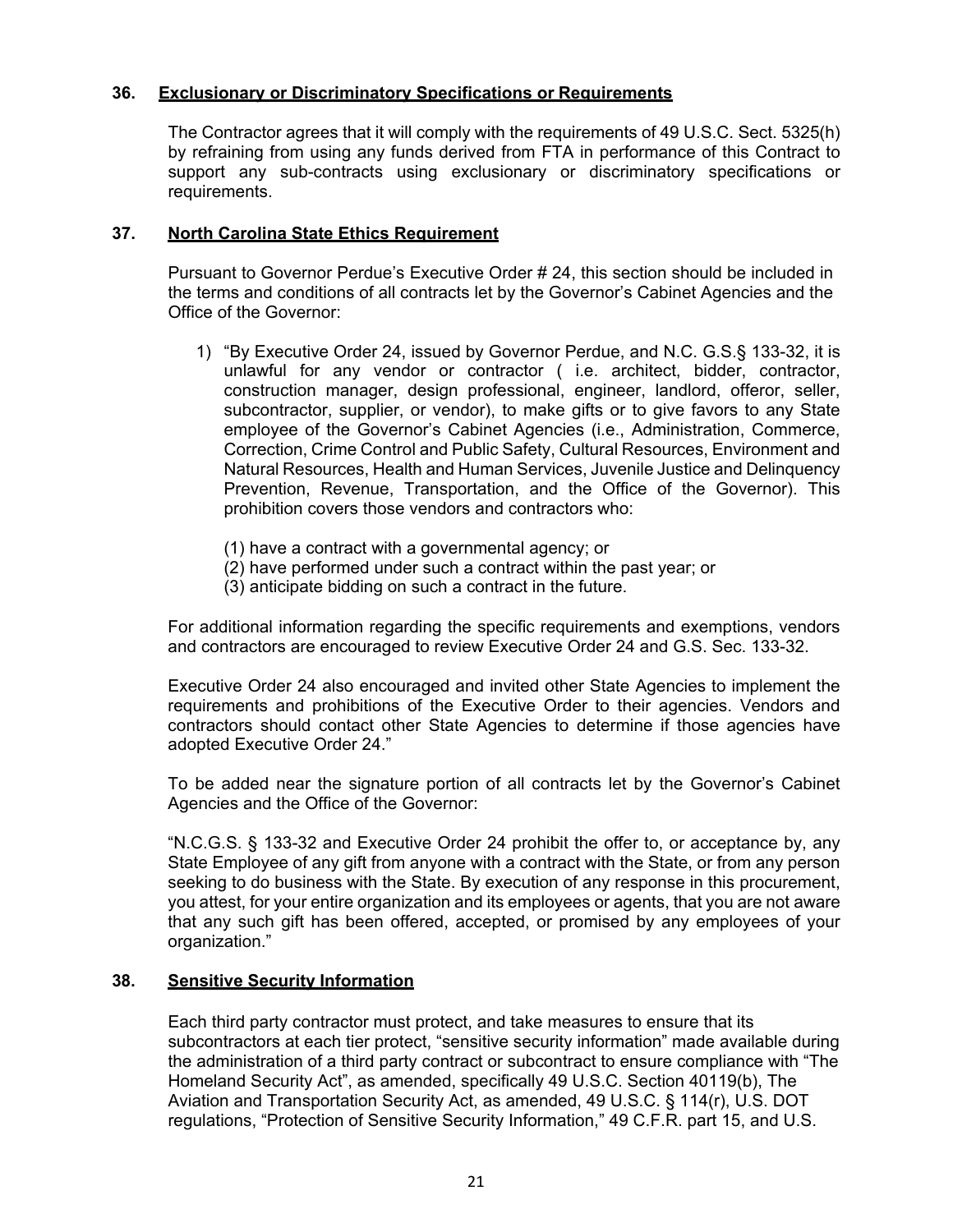Department of Homeland Security, Transportation Security Administration regulations, "Protection of Sensitive Security Information," 49 C.F.R. part 1520.

# **39. NC E-Verify Requirements**

To ensure compliance with the E-Verify requirements of the General Statutes of North Carolina, all contractors, including any subcontractors employed by the contractor(s), by submitting a bid, proposal or any other response, or by providing any material, equipment, supplies, services, etc., attest and affirm that they are aware and in full compliance with Article 2 of Chapter 64, (NCGS64-26(a)) relating to the E-Verify requirements by executing and submitting the E-verify Affidavit included in this Invitation for Bids as Attachment C.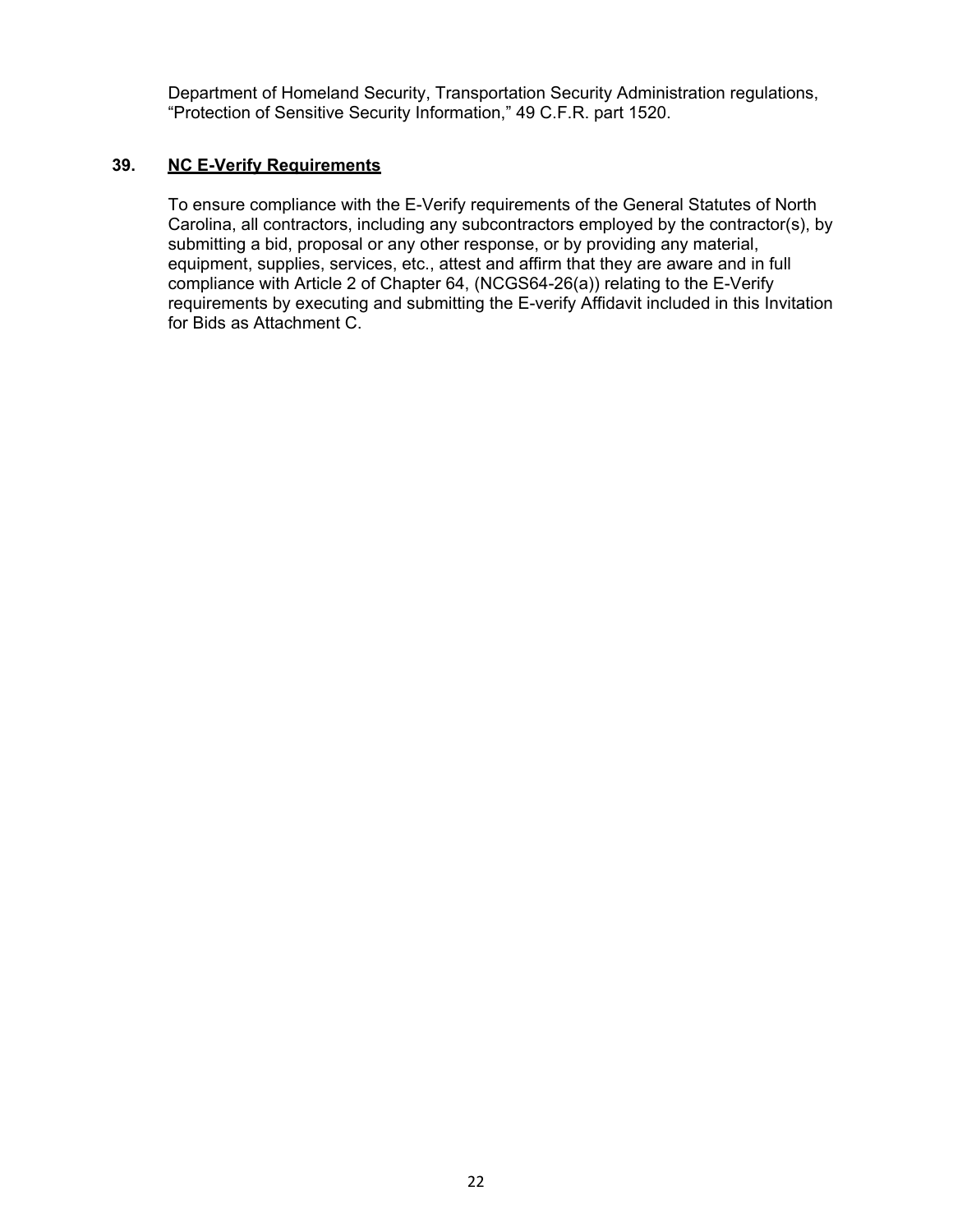# **ATTACHMENT A**

# CERTIFICATION REGARDING LOBBYING

# *(To be submitted with all bids or offers exceeding \$100,000; must be executed prior to Award)*

The undersigned certifies, to the best of his or her knowledge and belief, that: (Contractor)

- 1. No Federal appropriated funds have been paid or will be paid, by or on behalf of the undersigned, to any persons for influencing or attempting to influence an officer or employee of any agency, a Member of Congress, an officer or employee of Congress, or an employee of a Member of Congress in connection with the awarding to any Federal contract, the making of any Federal grant, the making of any Federal loan, the entering into of any cooperative agreement, and the extension, continuation, renewal, amendment, or modification of any Federal contract, grant, loan, or cooperative agreement.
- 2. If any funds other than Federal appropriated funds have been paid or will be paid to any person for influencing or attempting to influence an officer or employee of any agency, a Member of Congress, an officer or employee of Congress, or an employee of a Member of Congress in connection with this Federal contract, grant loan, or cooperative agreement, the undersigned shall complete and submit Standard Form-LLL, "Disclosure Form to Report Lobbying", in accordance with its instructions [as amended by "Government wide Guidance for New Restrictions on Lobbying," 61 Fed. Reg. 1413 (1/19/96). Note: language in paragraph (2) herein has been modified in accordance with Section 10 of the Lobbying Disclosure Act of 1995 (P.L. 104-65, to be codified at 2 U.S.C. 1601, *et seq* .)]
- 3. The undersigned shall require that the language of this certification be included in the award documents for all subawards at all tiers (including subcontracts, subgrants, and contracts under grants, loans, and cooperative agreements) and that all subrecipients shall certify and disclose accordingly.

This certification is a material representation of fact upon which reliance is placed when this transaction was made or entered into. Submission of this certification is a prerequisite for making or entering into this transactions imposed by 31, U.S.C. 1352 (as amended by the Lobbying Disclosure Act of 1995). Any person who fails to file the required certification shall be subject to a civil penalty of not less than \$10,000 and not more than \$100,000 for each such failure.

[Note: Pursuant to 31 U.S.C. 1352(c)(1)-(2)(A), any person who makes a prohibited expenditure or fails to file or amend a required certification or disclosure form shall be subject to a civil penalty of not less than \$10,000 for each such expenditure or failure.]

The Contractor, **Contractor**, **Contractor**, **CELL BULGIS**, certifies or affirms the truthfulness and accuracy of each statement of its certification and disclosure, if any. In addition, the Contractor understands and agrees that the provisions of 31 U.S.C. Section A 3801 *et seq*., apply to this certification and disclosure, if any.

| Date | Signature of Contractor's Authorized Official                                                   |
|------|-------------------------------------------------------------------------------------------------|
|      | Name and Title of Contractors Authorized Official                                               |
|      | Subscribed and sworn to before me this ___day of _________, 20__, in the State of ____________; |
|      | Notary Public ______________________<br>My Appointment Expires                                  |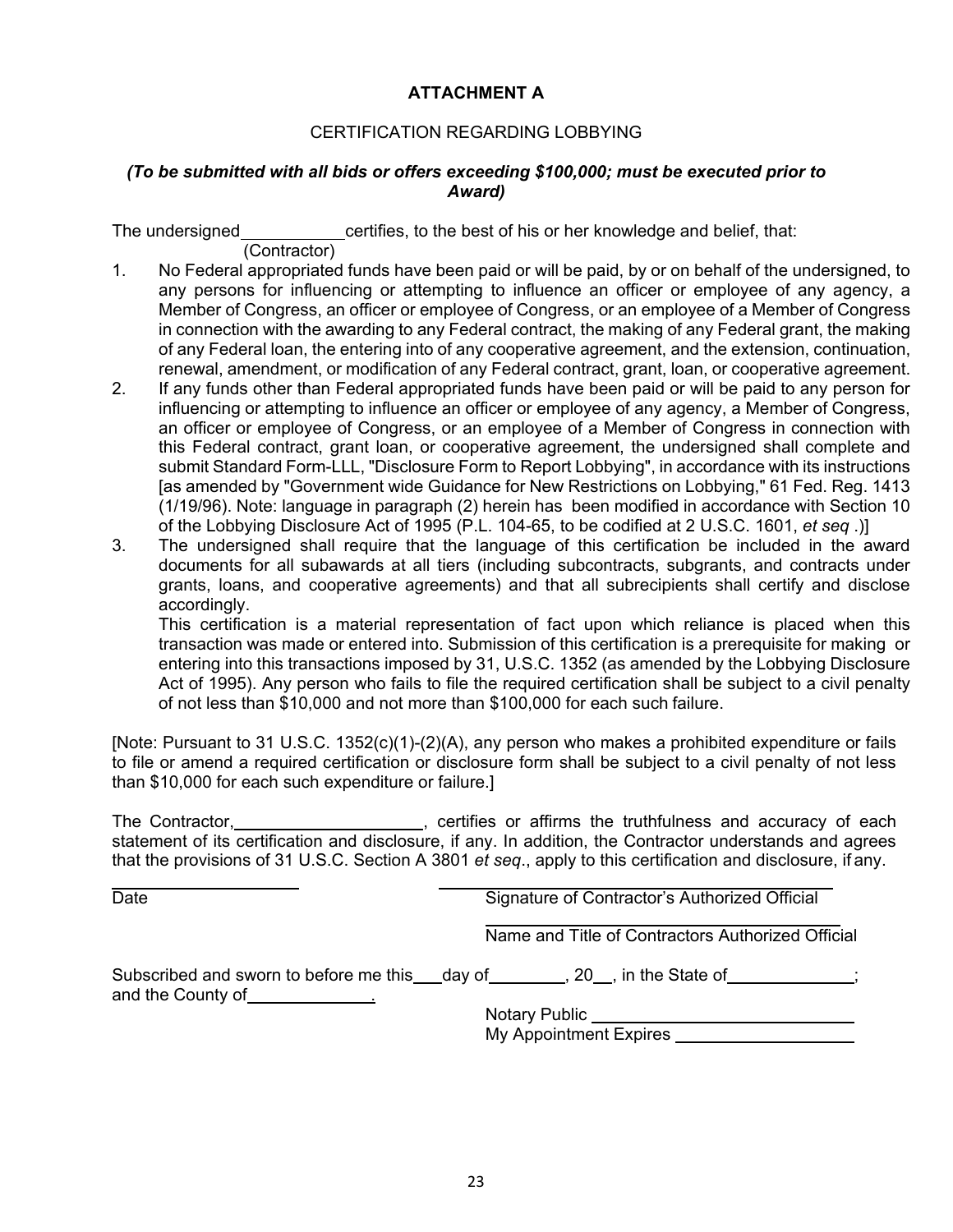# **ATTACHMENT B**

#### CERTIFICATION REGARDING DEBARMENT, SUSPENSION, INELIGIBILITY and VOLUNTARY EXCLUSION LOWER TIER COVERED TRANSACTION

### *(To be submitted with all bids exceeding \$25,000.)*

- (1) The prospective lower tier participant (Bidder/Contractor) certifies, by submission of this bid or proposal, that neither it nor its principals is presently debarred, suspended, proposed for debarment, declared ineligible, or voluntarily excluded from participation in this transaction by any Federal department or agency.
- (2) The prospective Bidder/Contractor also certifies by submission of this bid or proposal that all subcontractors and suppliers (this requirement flows down to all subcontracts at all levels) are not presently debarred, suspended, proposed for debarment, declared ineligible, or voluntarily excluded from participation in this transaction by any Federal department or agency.
- (3) Where the prospective lower tier participant (Bidder/Contractor) is unable to certify to any of the statements in this certification, such prospective participant shall attach an explanation to this bid or proposal.

| The lower tier participant (Bidder/Contractor),                                              | . certifies or affirms |
|----------------------------------------------------------------------------------------------|------------------------|
| the truthfulness and accuracy of this statement of its certification and disclosure, if any. |                        |

|                                                                                                                                                                                                                                      | COMPANY _______________________________ |  |
|--------------------------------------------------------------------------------------------------------------------------------------------------------------------------------------------------------------------------------------|-----------------------------------------|--|
|                                                                                                                                                                                                                                      | NAME                                    |  |
|                                                                                                                                                                                                                                      |                                         |  |
| State of __________________________                                                                                                                                                                                                  |                                         |  |
| County of <u>substantial and the set of the set of the set of the set of the set of the set of the set of the set of the set of the set of the set of the set of the set of the set of the set of the set of the set of the set </u> |                                         |  |
| Subscribed and sworn to before me this ___day of _____________________, 20____.                                                                                                                                                      |                                         |  |
|                                                                                                                                                                                                                                      | Notary Public Notary 2014               |  |
|                                                                                                                                                                                                                                      | My Appointment Expires __________       |  |